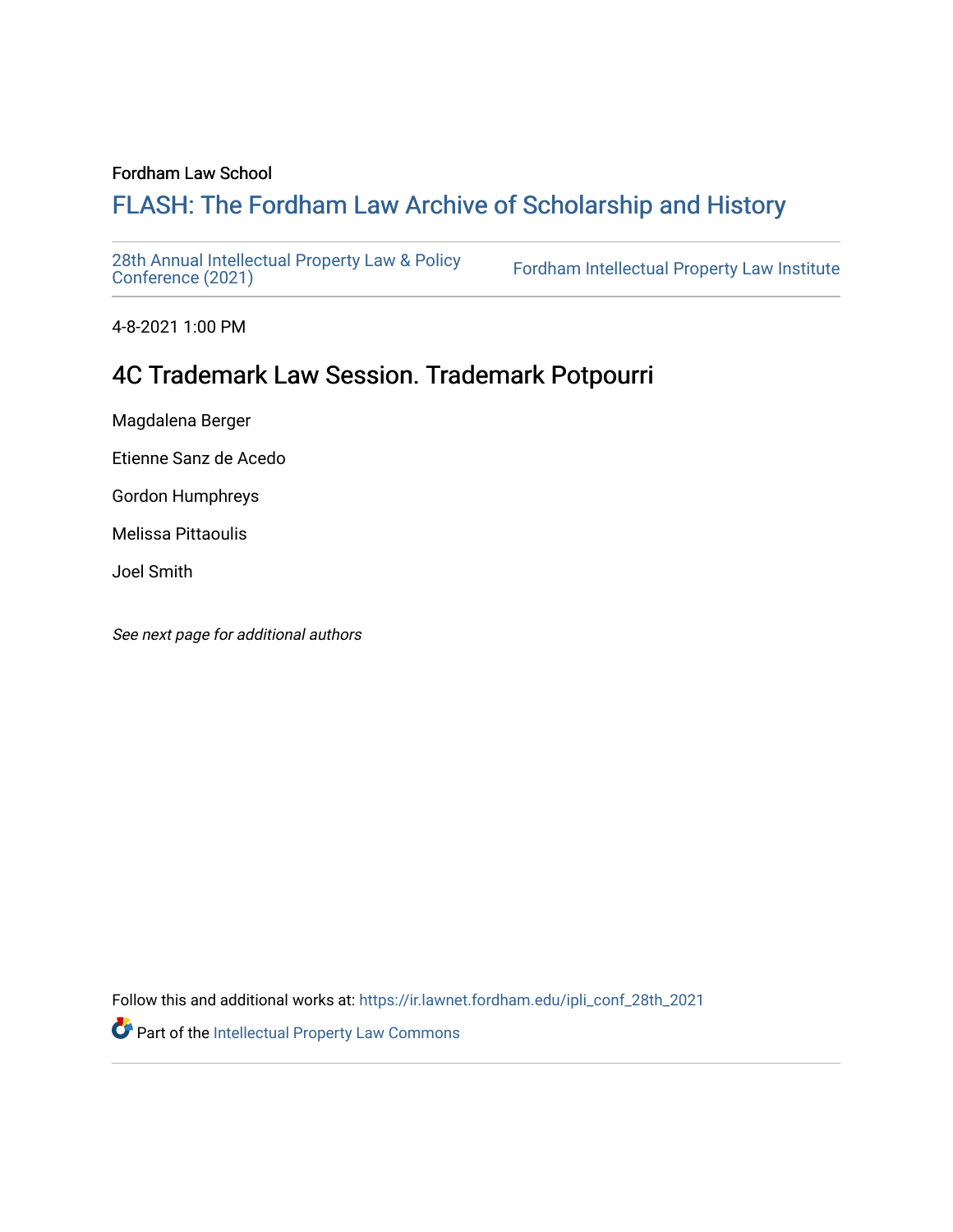# Authors

Magdalena Berger, Etienne Sanz de Acedo, Gordon Humphreys, Melissa Pittaoulis, Joel Smith, Daan Erickson, Irene Calboli, and Anderson Duff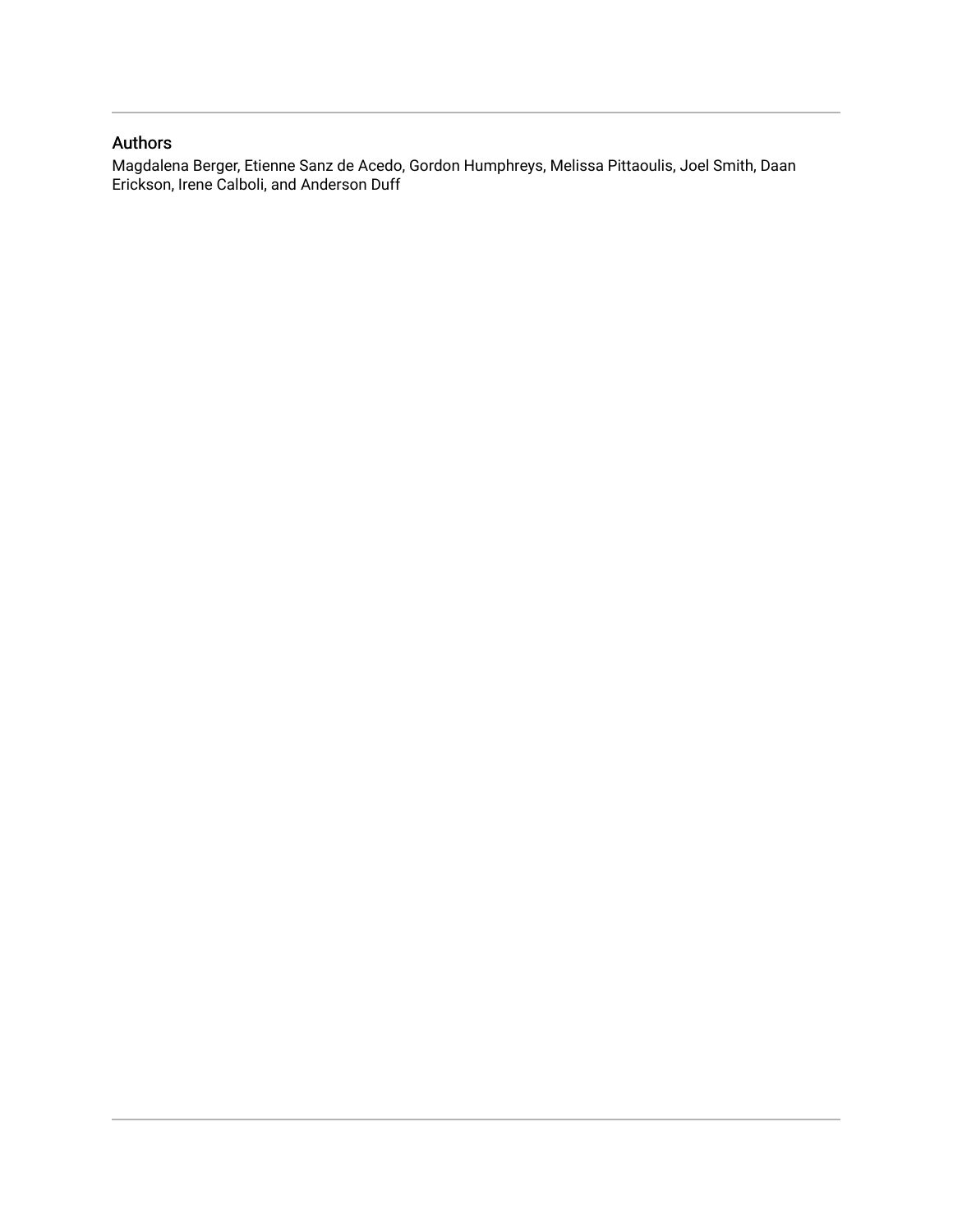# **Emily C. & John E. Hansen Intellectual Property Institute**

# **TWENTY-EIGHTH ANNUAL CONFERENCE INTERNATIONAL INTELLECTUAL PROPERTY LAW & POLICY**

*Thursday, April 8, 2021 – 1:00 p.m.*

# **SESSION 4: TRADEMARK LAW 4C.** *Trademark Potpourri*

*Moderator:* **Magdalena Berger** *Curi Platz LLP, New York*

*Speakers***:**

# **Etienne Sanz de Acedo** *International Trademark Association (INTA), New York The Pandemic and Trademarks: Challenges and Opportunities*

# **Gordon Humphreys**

*European Intellectual Property Office, Alicante Getting Real: The Empirical Evidence Toolkit in EU Trademark Law*

## **Melissa Pittaoulis**

*NERA Economic Consulting, Philadelphia How Should Surveys Measure Continuing Commercial Impression?*

# **Joel Smith**

*Herbert Smith Freehills LLP, London Extended Protection Across Europe for Geographical Indications – More Disputes Likely*

## **Daan Erikson**

*Husch Blackwell LLP, Chicago Say, "Gruyere": USPTO Deference to FDA and USDA*

# *Panelists***:**

**Irene Calboli** *Texas A&M University School of Law, Fort Worth*

# **Anderson Duff** *Hogan Duff LLP, New York*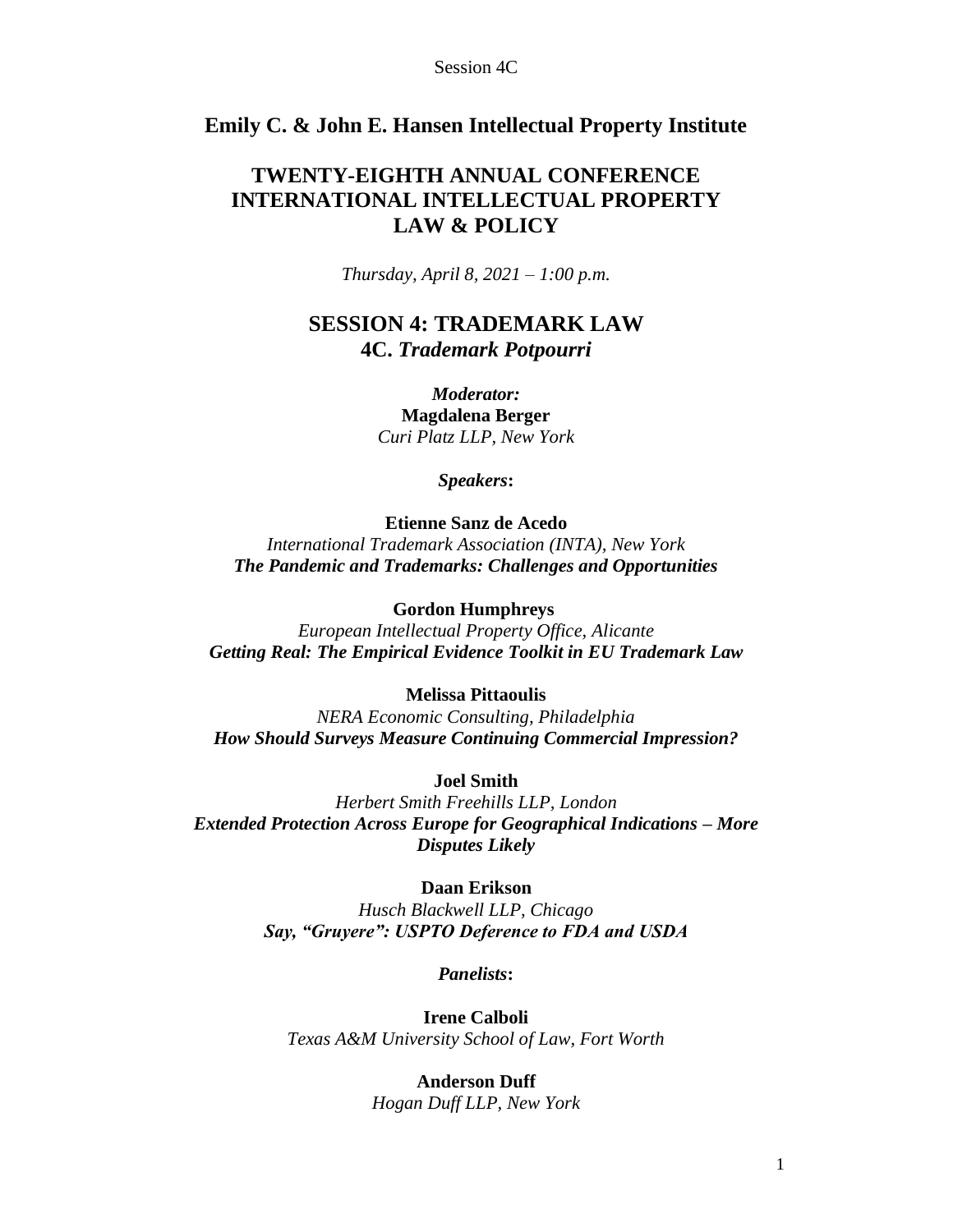\* \* \*

MAGDALENA BERGER: Hello everyone. Welcome to the Potpourri of Trademarks, which means we're going to cover two very exciting areas of the law. We're going to cover surveys and trademark law, which is a perennial, and we finally got it on to the program. And we're going to cover geographic indications, also a perennial that we have managed to avoid for many years, but it made it into the program this year. I'm very excited about it. We were supposed to hear from Etienne Sanz de Acedo on the pandemic and trademarks, but unfortunately, technology did not work for him today. Yuan Yuan and Etienne, in case this works in the background, just show up and we'll make it happen.

I have a very esteemed panel that makes me insanely happy. I have Gordon Humphreys who doesn't need an introduction. I have Melissa Pittaoulis, who's going to tell us about surveys. We have Daan who's going to talk about geographical indications and then we're going to have Joel Smith, also talking about geographical indications.

On the panel, we have Irene Calboli and Anderson Duff, all good friends. We're going to start with Gordon, just take it away. You know what you're doing. Go for it.

GORDON HUMPHREYS: All right. Well, I'm not going to be brave enough to use a PowerPoint within what's happened in the other session, so I'll go straight into it. I'm talking about survey evidence and what's been happening in the EU. Typically, going to start looking at survey evidence. Obviously, companies like Pepsi Cola have spent a fortune trying to show acquired distinctiveness and to no avail with survey evidence. Decision takers are really good at picking holes in survey evidence, but rarely, if ever, do they [inaudible].

It's quite ironic because the General Court here in Europe has actually been [inaudible] even in things like  $GIs<sup>1</sup>$  It's almost bizarre, but on the other hand, they don't like survey evidence for actual confusion, unlike in the U.S. It's probably for the reason that the EUIPO<sup>2</sup> gives in its guidelines, and I'm citing here that, "In everyday life, there are always people who confuse and misconstrue everything." Therefore, that's used to say that there's a risk of being overly subjective. I hope you've [inaudible] with you. More recently in the four-finger chocolate bar case, which is in that case, we've had some small relaxing of the fact that you have to prove an EU 27-wide<sup>3</sup> acquired distinctiveness for non-verbal marks, or even word marks that have no meaning in an EU language. But still, the bar is really high as Glaxo found out last September when the General Court confirmed that strength of the mark was well known in 10 member states wasn't enough for that color purple asthma inhaler.<sup>4</sup>

Actually, you know that was pretty much a disaster for them. In fact, they

 $<sup>1</sup>$  Geographical indications.</sup>

<sup>2</sup> European Union Intellectual Property Office.

<sup>&</sup>lt;sup>3</sup> This refers to the 27 countries of the European Union.

<sup>4</sup> Case T-187/19, Glaxo Group Ltd v. European Union Intellectual Property Office, ECLI:EU:T:2020:405 (Sept. 9, 2020).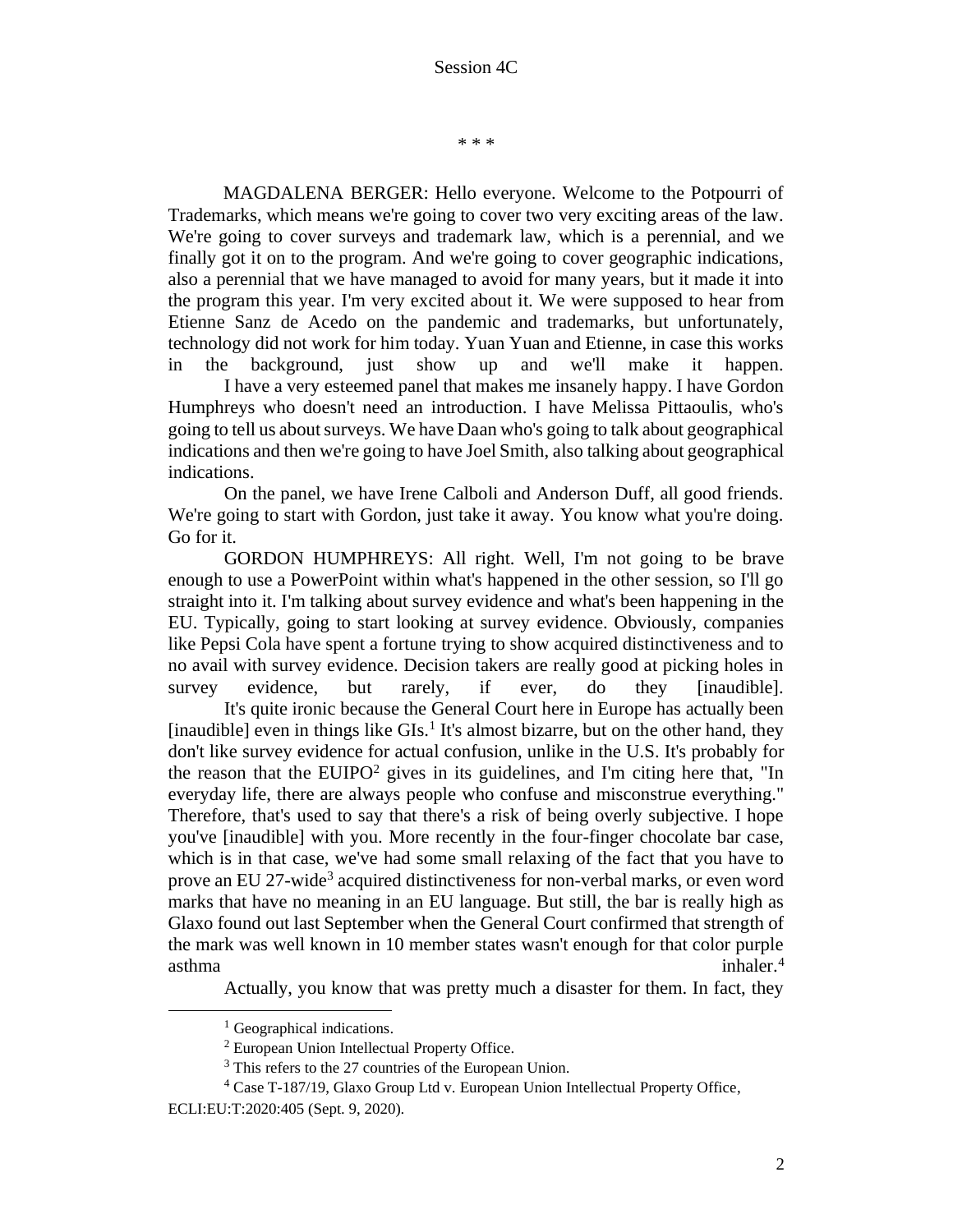did many things wrong. They interviewed people with different images, different representations and they hadn't taken account of the full extent of the relevant public, namely actual patients that use these inhalers, they only interviewed health professionals. You can see that there are a lot of things going wrong.

On the other hand, Oreo did a lot better with its flagship cookie, registering or showing that the shape of that cookie had a really high reputation in Spain, where survey evidence really won the day,<sup>5</sup> so it can make all the difference to what you can do. I'm going to talk about what we've been doing at the Boards of Appeal to help people use survey evidence to better effects.

First of all, we had this Convergence Project  $12<sup>6</sup>$  drawing together national appeal bodies. The first thing that we looked at was the period and timing of a service. I'm now moving on to when, right? Which is basically you want it to be as close as possible, the relevant period of action. When you're looking at the acquired distinctiveness, that's just before the filing date of your application and they're rather [inaudible] and enhanced distinctive, you're looking at the date of filing of the opposition. Now, actually, don't be too concerned by these dates, because it's pretty clear that reputation isn't acquired overnight. It's to show the level of reputation rather than getting too worried about the dates, but obviously, the further away your survey is in time from the relevant dates this gives, the lower its probative value.

You want to be pretty careful on the survey provider you choose. Obviously, the big survey companies are safer, but as we've seen with the *Glaxo* judgment,<sup>7</sup> they're not immune to making mistakes. You've got to be careful with your consumers, so take great care with the sampling method and the size, so you have to really be transparent about how you did it and what's the size. Obviously, the smaller the size, the more explanations you're going to need. In general terms, really, if you're looking at below 200 people, we're going to need some pretty convincing explanations for why such a small sample.

Then the method of conducting the sample. Well, you've got face to face, telephone, or online, the novelty now, we're saying online, so provided that you're transparent, and you work through the methodology and explain it to the examiners and to the Boards of Appeal. We want to see the structure and wording of the survey questionnaires and obviously, a checklist to assess the content and the standard of the survey. Just a quick thing on your samples. This is really important because you've got as that *Glaxo* case, to make sure you've got the right people that are being interviewed. You've also got to show what method you're using for the sample. Is it the random or quota sample method, which is the preferred way of doing things? We want to know about the confidence level there is in a survey, so

<sup>5</sup> Case T-677/18, Galletas Gullon, SA v. European Union Intellectual Property Office, ECLI:EU:T:2020:229 (May 28, 2020).

<sup>6</sup> European Union Intellectual Property Office, CP12 — Evidence in Trade Mark Appeal Proceedings:

filing, structure and presentation of evidence, and the treatment of confidential evidence (2020), https://euipo.europa.eu/tunnel-

web/secure/webdav/guest/document\_library/EUIPN/Common\_practice/Draft\_CP12- Evidence\_in\_TM\_appeal\_proceedings.pdf.

<sup>7</sup> Case T-187/19, Glaxo.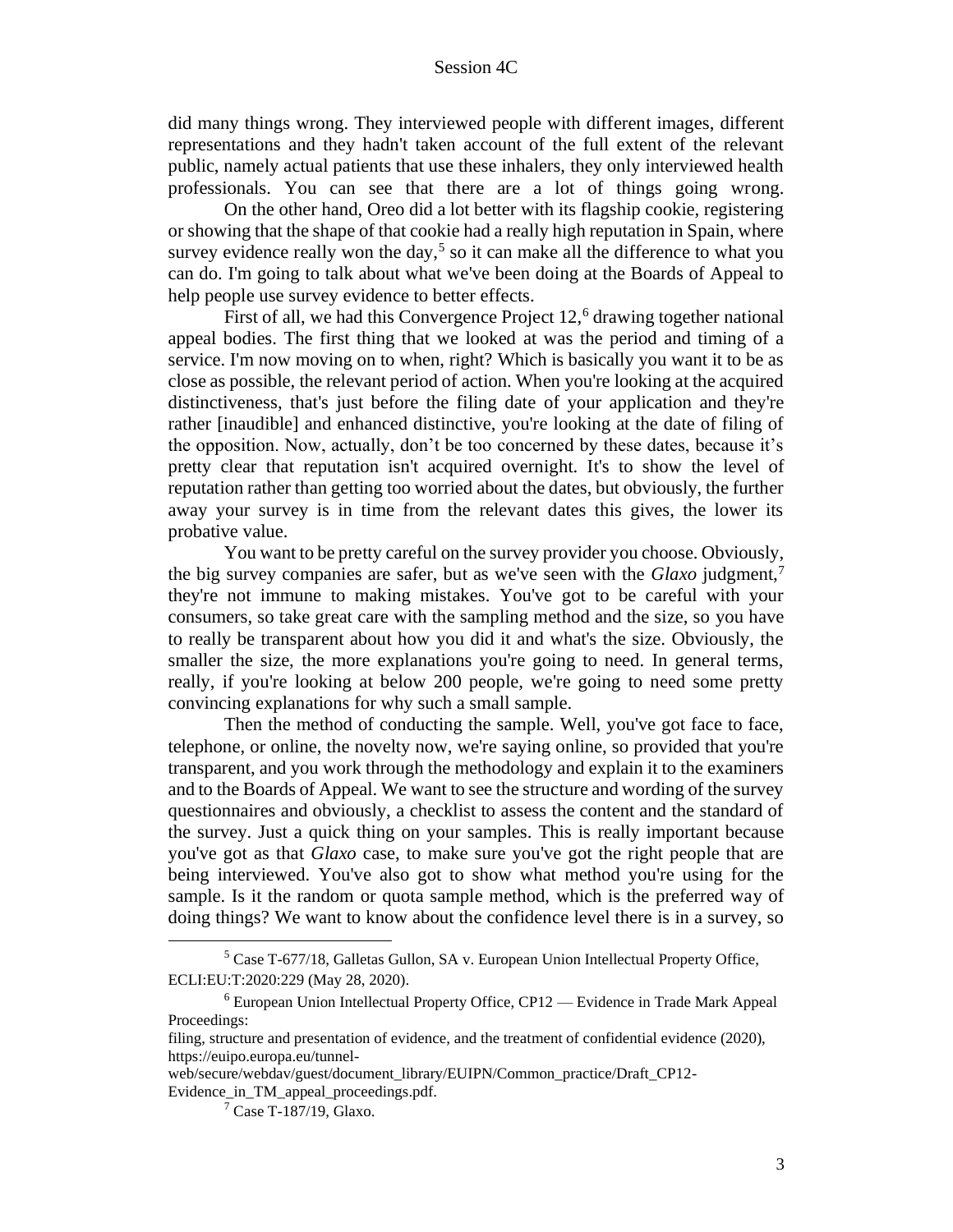it should be at least 95% with a maximum of a 5% error margin. All these things have to be questions we want to know.

Don't ask leading questions, obviously, but on top of that, don't ask doublebarreled ones. Ones where you're asking a number of questions at the same time, because it's just overcomplicating things. Obviously, the spontaneity carries more weight than anything. If the consumers can answer spontaneously that they recognize the brand, that's the best, but if they can't do that, it's okay, particularly for acquired distinctiveness to show images of various brands. Don't just show one brand, show a number of brands, and then ask some controlling questions on that to show it wasn't a lucky guess.

MAGDALENA BERGER: Gordon, I'm sorry, but you're out of time. If you want to have 20 more seconds, you can have 20 more seconds.

GORDON HUMPHREYS: I probably said most of it, but maybe the key also is that in Europe, no threshold percentages. The only exception to that is Germany, as Lena, you probably well know. 51% for acquired distinctiveness is like something written in stone, but for the rest of us, no percentages. Obviously, the more the merrier. Thanks.

MAGDALENA BERGER: Thank you, Gordon. In true Fordham fashion, I'm going to prioritize everyone's questions over mine. We already have a question from the audience. The question is, while the guidelines give guidance, wouldn't it be better and more cost-effective if we had an EU IP protocol telling us what kind of surveys we like, and for example, how to handle a specific type of mark? Gordon, what do you think?

GORDON HUMPHREYS: What I can say is that this CP, Convergence Project 12, drops some recommendations. What we then did was we implemented them through a presidium decision<sup>8</sup> at the Boards of Appeal in November of last year, on recommendations for assessments of survey evidence. Some of this is now implemented, but I don't think that it's the job of any IP office to tell somebody how they've got to do a survey. We can only give some guidelines or some hints and tips. Obviously, the questions have to be done by professionals, and that, at the end of the day, is the job of the professionals. I hope that if you have a look at the recommendations in the presidium decision of November last year that's on our website, you may find some useful material on that.

MAGDALENA BERGER: Thank you. Do we have any questions from our esteemed panelists? [crosstalk] Oh, sorry. No, go ahead, Melissa.

ANDERSON DUFF: No, go ahead, Melissa, please.

MAGDALENA BERGER: Always females first.

MELISSA PITTAOULIS: I understand that surveys are used to measure acquired distinctiveness in Europe. Are there other legal areas where surveys are used?

GORDON HUMPHREYS: Reputation as well, the reputation of a mark. Those are the new ones. There are some other ones that are used occasionally, but not actual confusion, like in the States. As I said that there are polls and opinion polls and surveys that are done even for recognition of geographical indications.

<sup>8</sup> Decision 2020-8 of 6 November 2020 of the Presidium of the Boards of Appeal Concerning Market Surveys as Evidence Before the Boards of Appeal.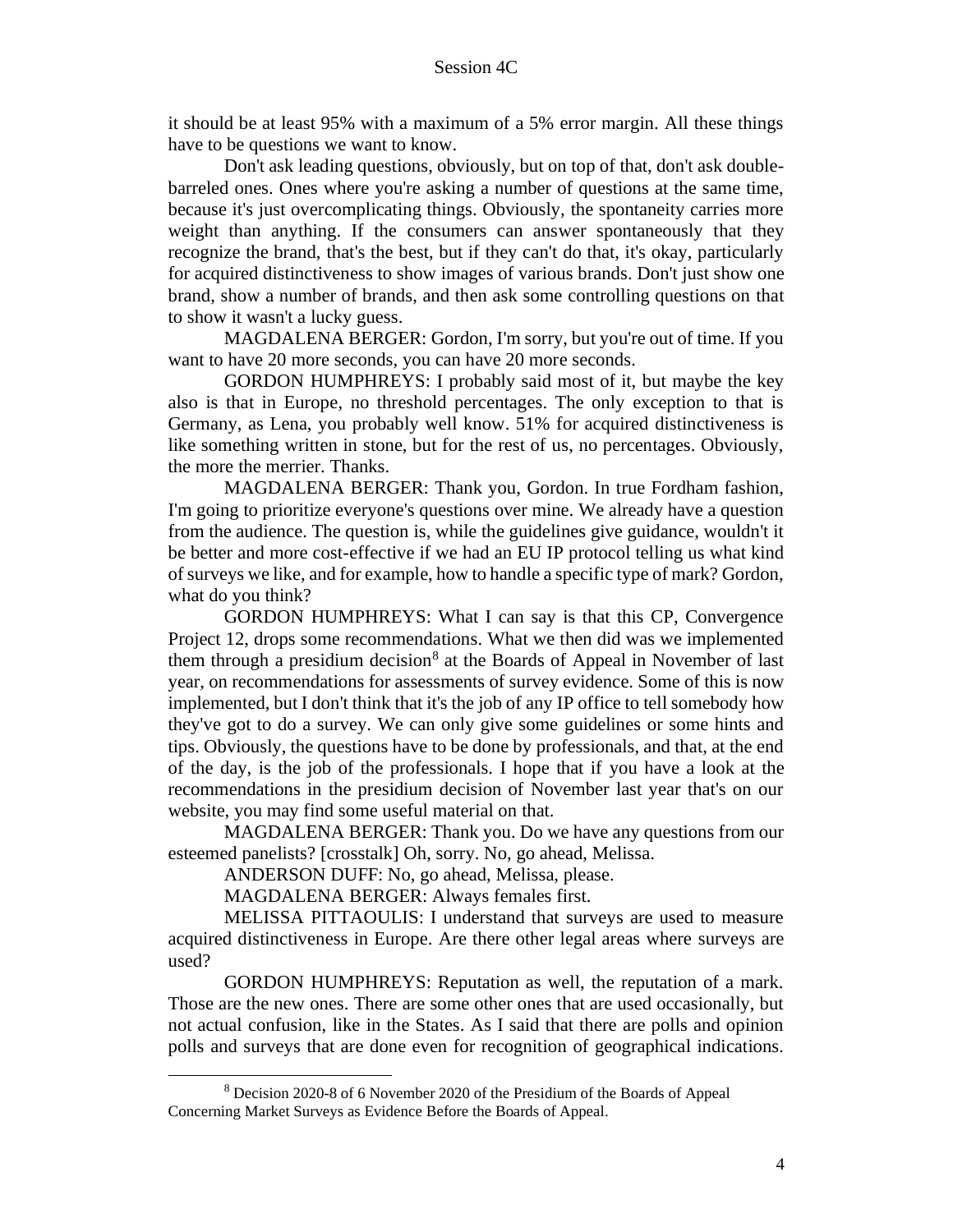Occasionally they come up, but these are outliers, really, the two main ones are those.

MAGDALENA BERGER: Thank you. Anderson, it's your turn. ANDERSON DUFF: I'm just going to ask, Gordon, is it just a matter of not hiring the right person like Melissa or someone with similar experience who's going to rigorously conduct the survey?

GORDON HUMPHREYS: I don't think so because usually, of course, the very experienced survey firms are the safest bet, there's no doubt about that. But it's not just that. You should also hire a specialized survey firm rather than just a general firm that's doing opinion polls or whatever. It's not a Gallup poll for the elections. If you have a specialist, normally that's a better guarantee, but it's not a complete guarantee as I said with that case with the popular inhaler. They did make a mistake, so, always be behind them.

MAGDALENA BERGER: Thank you, Gordon. Any other questions from the panel at this point?

I think we're going to use the time and move on to Melissa since she's just joining us, and then Étienne, you're going to go right after Melissa and, welcome. Okay, Melissa. Melissa knows how to do surveys and she even knows how to do them better, so we all listen up very carefully now. Okay, Melissa, you just have to unmute yourself, and you can go.

MELISSA PITTAOULIS: All right. Hi, everyone, my name is Melissa Pittaoulis. I'm happy to be here today to talk with you a little bit about how survey evidence might be used to measure whether two marks have the same continuing commercial impression. I'm going to set the stage by briefly discussing the doctrine of tacking.

The doctrine of tacking only arises in a limited set of circumstances. I think that's one of the things that makes this an interesting topic. The issue of tacking comes up when a trademark owner revises or modifies its trademark. The question is, can a trademark owner make such modifications without losing its date of first use, and in some cases, they might be able to. Tacking allows a party to close a new mark with a priority position of an older mark when the marks are legal equivalence. That is, the marks create the same continuing commercial impression.

Prior to 2015, courts were split on whether tacking was a question of law or a question of fact. In 2015, the U.S. Supreme Court issued its decision in a case called *Hana Financial Inc. vs. Hana Bank.<sup>9</sup>* The court decided that because the tacking inquiry operates from the perspective of an ordinary purchaser or consumer, we hold that a jury should make this determination. They decided it's a question of fact for the jury. In their opinion, they cited the jury instructions that had been provided in this case by the district court. I'll just highlight a portion of those instructions.

The district court had told the jury, the mark must create the same continuing commercial impression. The later marks should not materially differ from or alter the character of the mark attempted to be tacked. Those are the circumstances in which tacking would apply. Because the Supreme Court affirms that this is a question for the jury, many commentators have noted that survey

 $9$  Hana Financial, Inc. v. Hana Bank, 574 U.S. 418 (2015).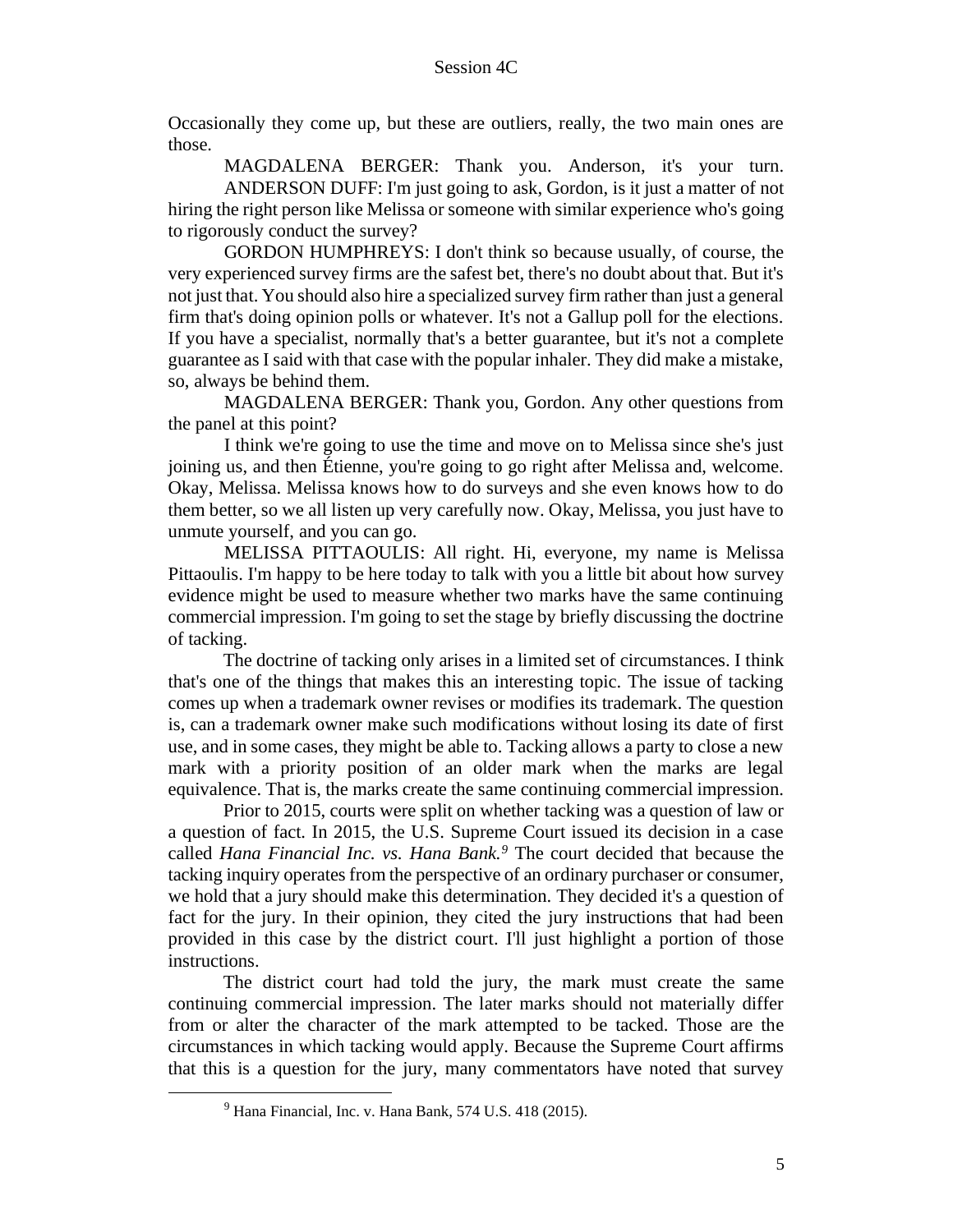evidence might be helpful in helping the jury figure out whether two marks can be tacked.

After all, surveys are used in a number of different trademark contexts. They're used to help evaluate whether a mark has secondary meaning, whether it's generic, whether there's a likelihood of confusion. One of the questions is, are any of the formats used in those other trademark inquiries sufficient for establishing whether two marks give the same continuing commercial impression.

I'm going to briefly go over a couple of the existing survey formats that are routinely accepted in U.S. courts. When the inquiry is about genericness, you see questions that ask whether the trademark is a brand name or a common name. I think it's fairly clear that that type of question doesn't really get at the tacking inquiry.

In a secondary meaning survey or an acquired distinctiveness survey, the survey questions often ask respondents whether they associate the trademark with one company or brand, or more than one company or brand. That's getting a little bit closer to our issue because we certainly want to know that consumers associate the marks with a single source. I still think that that doesn't get us to establishing the faith. Those two marks offer the same continuing commercial impression. That brings us to the likelihood of confusion survey formats.

There are generally two accepted formats in U.S. courts. In the Eveready format, we show one product, we show the allegedly infringing product, and we ask questions about whether the respondent thinks that that product is made or put out by the senior user. In what's called the Squirt format, there we show both the junior user and the senior user's product and ask questions about whether respondents think that those products or marks are made by the same company.

Here, I do think that the likelihood of confusion questions where they're measuring whether two marks come from the same source, that does start to get at whether the marks give the same commercial impression. I think we can imagine that there are many marks that come from the same source that don't actually look alike in such a way that they could be considered the same, or giving the same impression.

I think what that calls for is a new survey format that would be needed to measure continuing commercial impression. When we're thinking about how a survey might be used in a tacking inquiry, I think there's a few issues that you would want to consider.

One is, do you need to establish that the initial trademark or trade dress has secondary meaning? That might seem like an unnecessary step, but I can imagine that there are trade dress cases where you want to establish that the respondents associate that trade dress with a single source. Even if the initial mark has already registered, I think it bears consideration whether you need to also do an acquired distinctiveness inquiry.

You also want to consider whether you need to establish that the initial and revised trademarks come from the same source. I do think that that would be important to establish that both trademarks come from the same source. I think there, we could look to the types of questions that are used in a likelihood of confusion survey to establish that fact.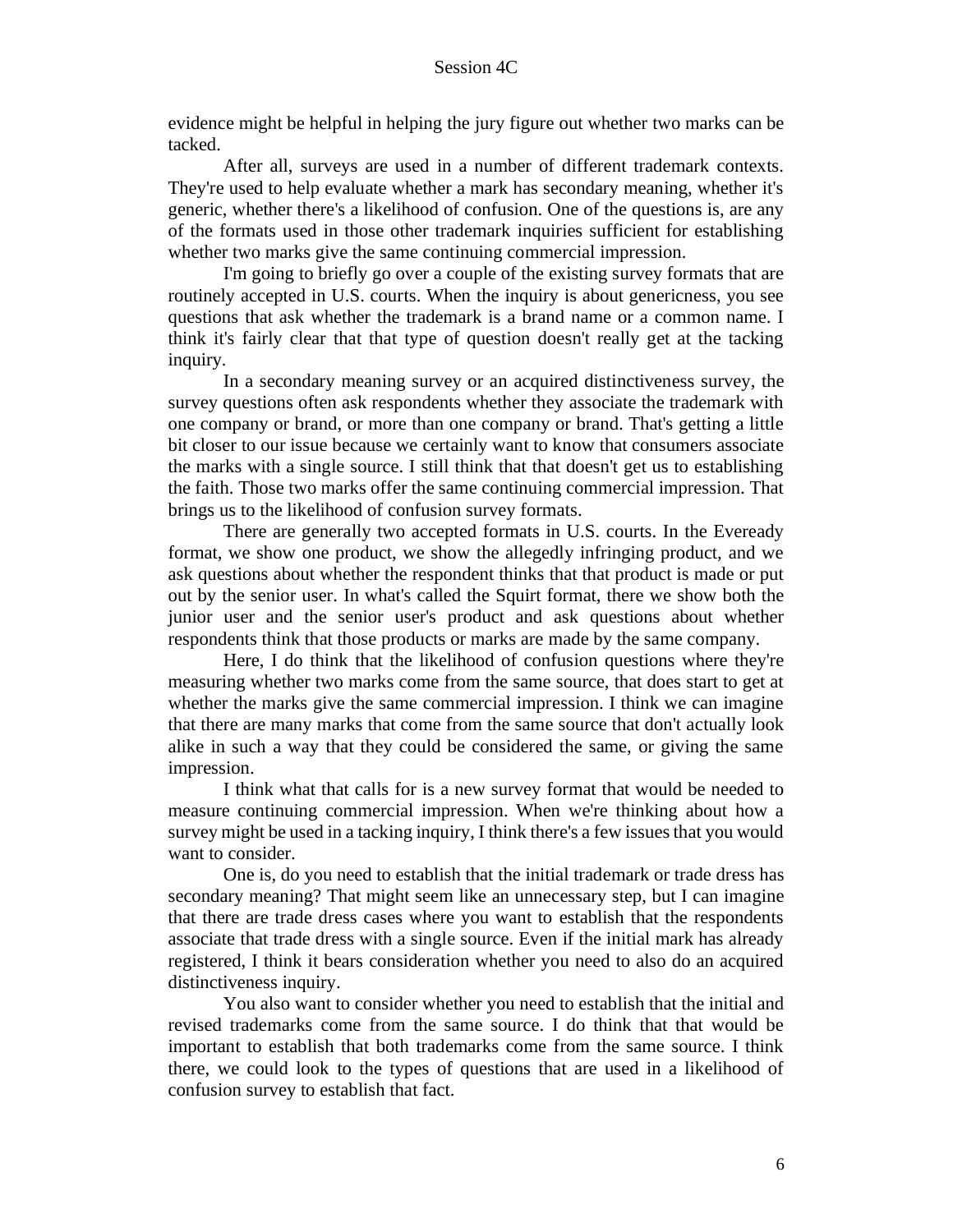Then finally, how do you operationalize the same continuing commercial impression? I'm going to spend my last few minutes talking about that issue. One of the things that we want to think about is how we might design the research to look at continuing commercial impressions. We also want to think about the question wording that would be used, and then, what are the survey results? Is there a threshold for those results that are needed?

With the research design, there are two types of research designs that are commonly used in survey work. One is a between-subjects design. That's where we have a test in a control group. You have a sample of respondents; they're divided into two groups and each group sees a different survey stimulus. In your likelihood of confusion inquiry, this is the typical design that you see.

A within-subjects design on the other hand, shows the same stimuli. It measures those stimuli using the same set of respondents. For measuring continuing commercial impression, I think that the between-subjects design that is used in a likelihood of confusion surveys is probably not appropriate here. I think it's important that we get measurements and impressions from the same respondents about the initial mark and the later mark. I think that brings it closer to withinsubjects design.

I also think that we should not assume that a control group is needed. Control groups are used when you're testing a causal proposition, so does the allegedly infringing mark cause confusion? We're not necessarily testing causal propositions when we're looking at a tacking inquiry.

Controls might be helpful for looking at benchmarks or as a comparison group. I don't think that we would want to use it in the same way that we use control in a trademark survey.

MAGDALENA BERGER: Melissa, sorry for interrupting. You have about 30 seconds.

MELISSA PITTAOULIS: Okay, that's all I need. Question wording. We have the "X" here, but we have to think about what questions to ask. The question on the left uses the exact phrasing that's asked in the legal inquiry, but I think that that actually makes a poor question for survey respondents, because the typical consumer is not going to know what continuing commercial impression means, so that's why we put the X on it.

The question on the right on the other hand uses a scale. While I don't think this question perfectly measures continuing commercial impression, I think it does get us closer to where we need to be. Then finally, once you have your survey question, you have your result, we have to think about what result establishes that continuing commercial impression. There's no threshold that exists right now and so I think that's ultimately going to be a question for the jury to decide how big is big enough, but I think counsel and their survey expert would want to be able to argue in defense that their number is big enough.

MAGDALENA BERGER: Thank you, Melissa. Yes, of course, Anderson. You've been waiting for this. Go for it.

ANDERSON DUFF: This is more of a comment. I just want to thank you, Melissa, for discrediting the Kars4Kids expert survey, because that jingle is evil and will never leave any of our minds if you live in the New York area. My question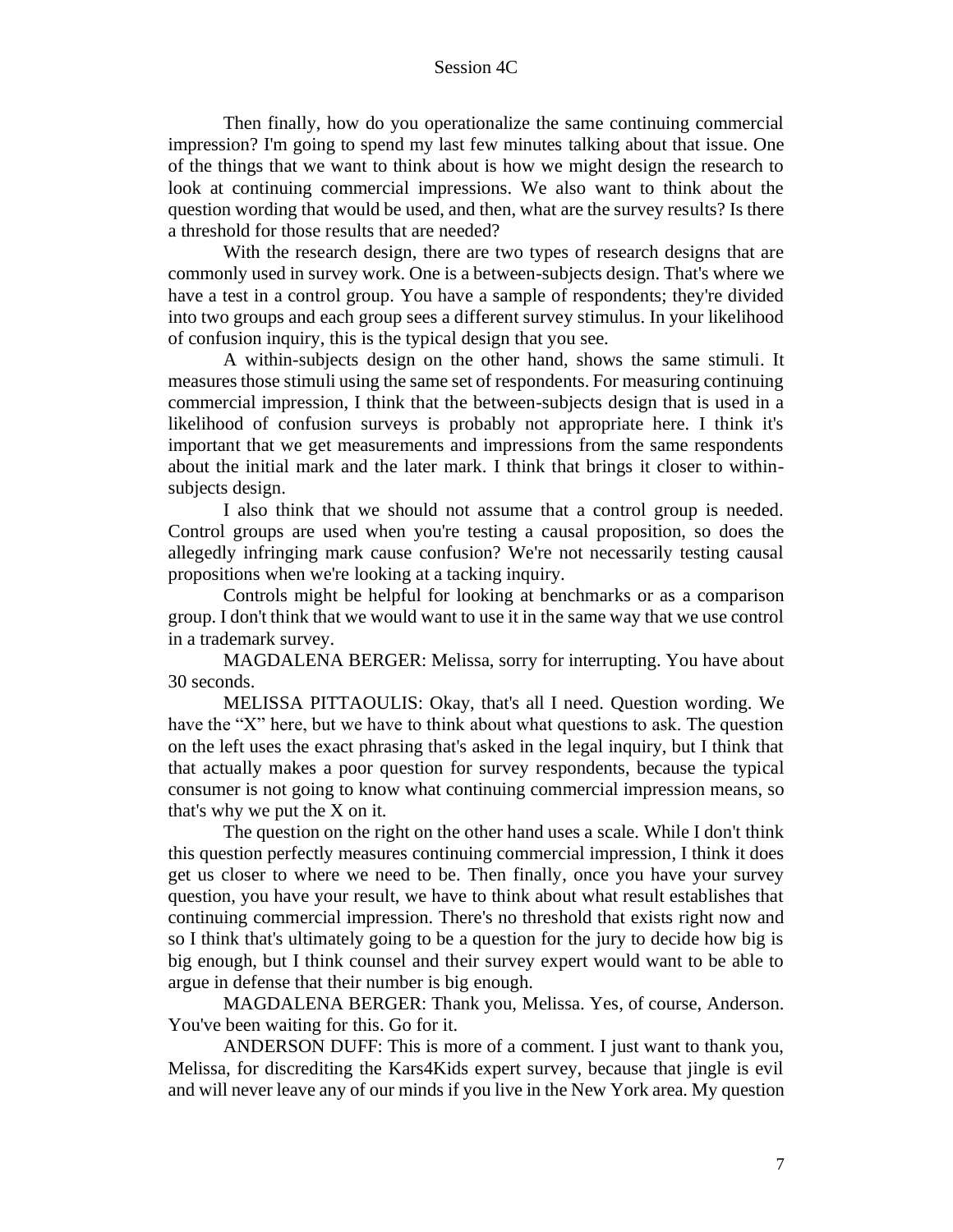is, to what extent do different jurisdictions change your approach to crafting a survey? How closely do you work with the attorneys to come up with the questions that are going to be on the survey with the relevant case law in the controlling jurisdiction?

MELISSA PITTAOULIS: That's a good question. The jurisdiction that the case is in is certainly something that we want to be aware of and know what the courts have said about surveys and in other cases, but for the most part, I try to design my surveys so that they're consistent regardless of the jurisdiction. I'm not tailoring the survey to a particular court, but I do think it's important that we know if there is a judge that had said something specific about controls that we make sure that they're addressing whatever concern that they had.

Was your other part of your question about working with counsel?

ANDERSON DUFF: Well, no, not so much. I'm just curious how idiosyncrasies in local jurisdiction's opinions on the relevant issue may or may not affect how you would change your survey. I assumed that you might get that information from the attorneys that hired you.

MELISSA PITTAOULIS: Yes. We would design our survey to address the research topic and then if counsel thinks that there's something relevant, I would hope that they would share that with us. It's not something that we would routinely start with in crafting.

MAGDALENA BERGER: Any other questions? I have a question. How often does it happen that the same clients ask you for several different types of surveys that ask for essentially the same result to get to a percentage that they feel comfortable with going to court?

MELISSA PITTAOULIS: Once we do a survey and have the result, then we're stuck with it. I know counsel sometimes will work with consulting experts to test their case and see if a survey result would be helpful to them, but once you have your testifying expert, if they're putting in a report, then any surveys that they've conducted are generally going to be disclosed.

MAGDALENA BERGER: In your experience, does it happen that if you pick the wrong survey format you really screw over your client? Has this happened or would you say that at the end of the day in your experience, the results of a properly worded survey will be similar?

MELISSA PITTAOULIS: The survey format definitely matters. One of the criteria that you need to use when you're deciding on a format is how well it replicates marketplace conditions. If you don't understand the context in which the product is sold, that could lead you to make the wrong decision. That's why it's really important from the beginning to understand how the products at issue are sold, how they compete, are they proximate and to take those things into account when deciding on the survey format.

MAGDALENA BERGER: Okay, great, thank you. If there are no other questions, I'm happy to roll over one minute since we've been running late all morning, afternoon, and evening for the poor people in Europe. I'm going to give the floor to Etienne who's going to address a completely different topic, hence the "potpourri" and is going to talk about trademark law and the pandemic. Etienne, it's yours, go for it.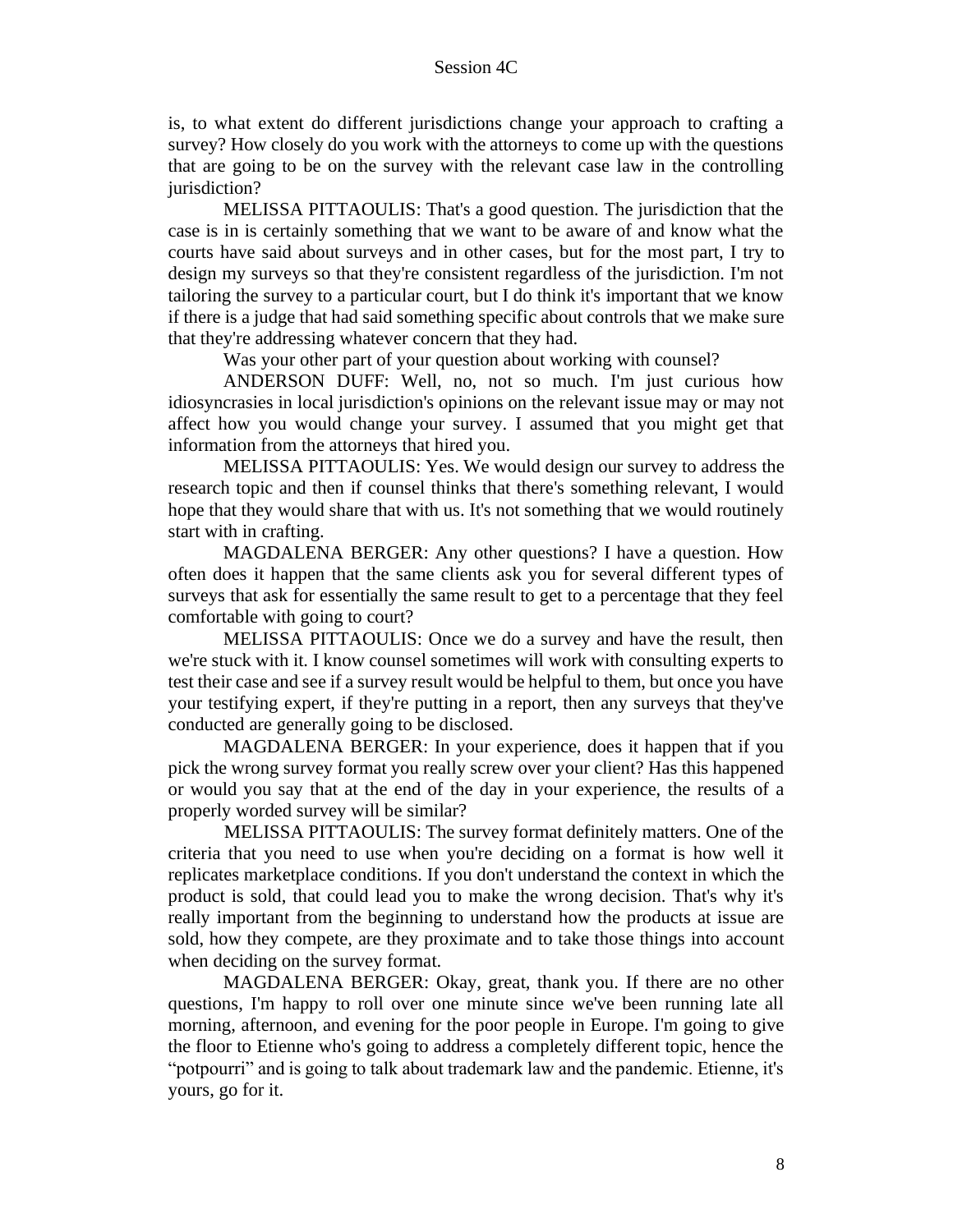ETIENNE SANZ DE ACEDO: Thank you very much, Lena, and first, my kudos to you for moderating a session with so many technical issues, besides the speakers, and I see that Gordon is back, which is definitely great news. I also quickly want to thank Hugh and the Institute for inviting me to this session.

Since this is the trademark potpourri, I'm going to perhaps be less legal and more looking at what has happened in 2020. How consumers have changed and the impact on brands. Very quickly, we started 2020 with major environmental catastrophes, just remember what happened in Australia. Immediately after we went into a pandemic, then a financial crisis. We've also witnessed massive race protests over the year. Of course, the Black Lives Matter movement. Now, as a result of that, we've also seen changes in the way consumers have been behaving. Global consumer surveys this year have really shown five ways in which consumer mindset and consumer behavior have changed.

[inaudible] professionals at large. The first one has been the accelerated move in e-commerce. There is no surprise there, except that for the non-frequent users, there's been an increase in usage of over 160%. That's absolutely huge. The second big change has been the increase of what we call the at-home economy. An example of that is the fact that we've seen the surge of virtual brands that exist digitally that do not exist physically. Just to give you an example, there is a new burger chain that is called Mr. Beast Burger. It was created in December 2020 by a YouTuber. It has been one of the most downloaded apps in the last six months and it already has 420 locations around the U.S. That's a change in behavior. The third one is the return to value and essentials. Consumers have become more frugal; they're spending more on grocery and household supplies. They're also more sensitive to price issues. As a result of that, we've seen a shift in brand loyalty. Somehow consumers have become a little less brand loyal on the one side.

However, amongst the consumers that were most concerned by the pandemic, 46% of them say that brands remain extremely important. Last but not least, more and more attention to corporate social responsibility to diversity, equity, and inclusion and an increasing interest in how companies are conducting their business.

Now, what does that mean from a counterfeiting perspective? I'm not going to talk about the overall numbers we've heard many times and the EU Observatory is great at presenting those numbers.

I would like to share with you some very recent numbers from the U.S. Homeland Security website. Since the COVID-19 pandemic, there've been 2066 seizures related to COVID-19 products, so test kits, masks, pharmaceuticals, vaccines. That represents around 50 million products. There've been around 80,000 domains that were COVID-19 related that have been analyzed. As a result of that, almost seven had seizures, 35 cases initiated, and 27 websites have been removed.

These are stats from the U.S. Homeland Security website from last month. Now, why am I referring to this? Well, we all know that counterfeiting poses very serious health and safety risks for consumers. We know that it's detracting value from brands and brand owners, but the other thing that we need to think about is that it's really undermining research and development at a time that is so critical.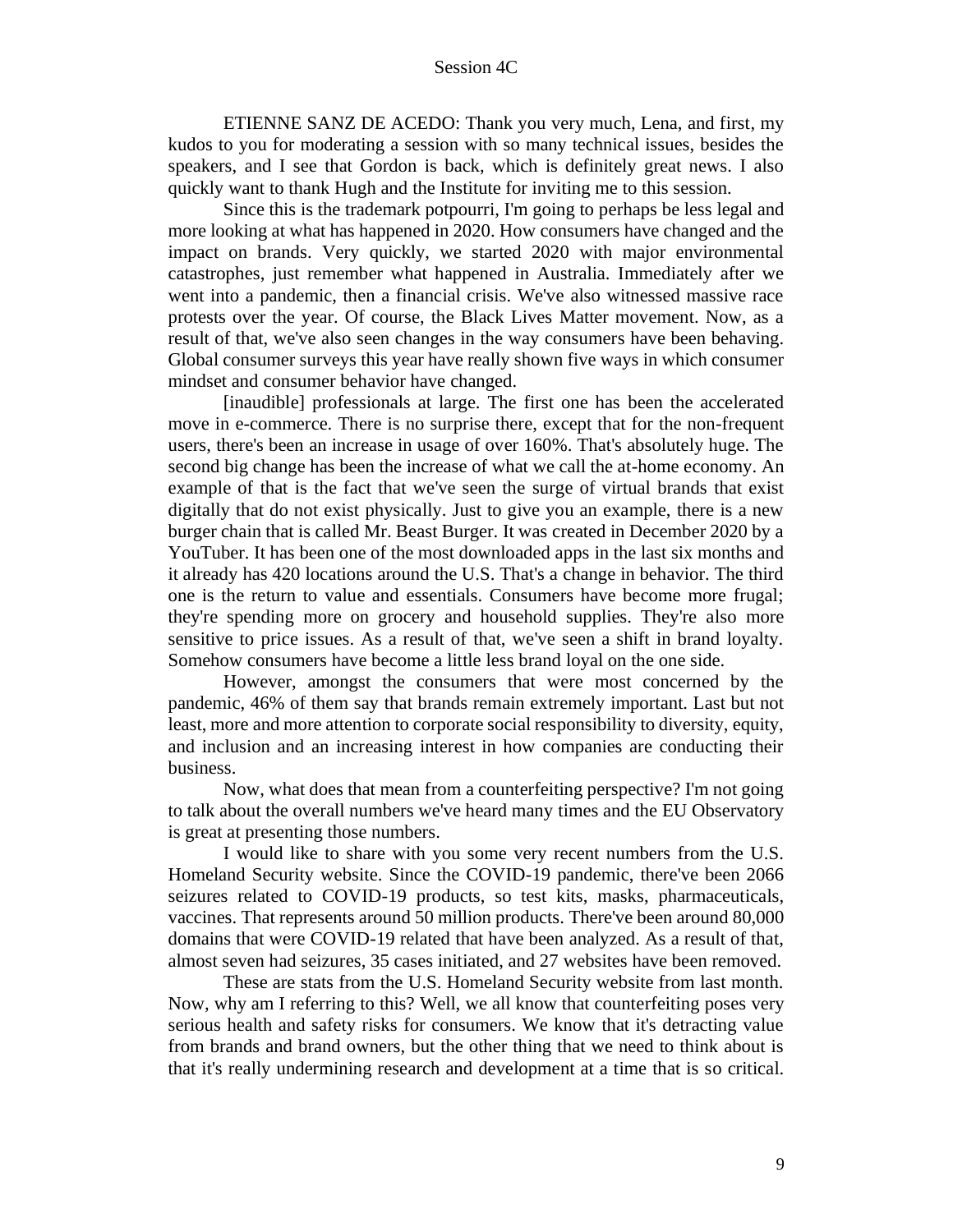It's also diminishing consumer trust. Again, at a time where some consumers are not sure about taking a vaccine, that is absolutely critical.

The reason why I want to bring this to everyone's attention is that, of course, it's extremely important that we talk about the legal arguments and all legal issues, but we also need to think from a business perspective, and from a consumer perspective, what does that mean? COVID-19 shows that more than ever, counterfeiting is a very serious issue for brand owners, for consumers. It's extremely important that we promote the positive contribution of brands to society. This is where we need to educate consumers more than ever.

I'm just going to point out one final comment. We're at a time where almost certainly four, and perhaps even five generations are coexisting. We always think that the younger generations, the Gen Z-ers, the Millennials, are the ones who are online most of the time. Well, that has changed as well because of Covid-19. We have our elderly people who are spending a lot of time online and are precisely the victims of counterfeits. All in all, we definitely need to educate consumers on the risk of counterfeiting.

That's something that we absolutely need to do hand-in-hand with policymakers. I think I'm going to be just on time and Lena, I'm going to give you back a few seconds, which probably is a good thing for the other speakers and for the attendees. Thank you so much.

MAGDALENA BERGER: Thank you, Etienne, you're getting a gold star. That's the badge of honor that Fordham speakers get for finishing early. Yay. Any questions in the audience, please put them in the  $Q&A$  box. Any questions on the panel raise your hand and I'm happy to hand the microphone to you.

Then I have a question, as always. Etienne, I understand that INTA is working on building consumer trust and brands, right? Have you been active in 2020 and the beginning of 2021? Does anything work? I mean, it's the same thing, right? INTA also has been working from home. It's probably for you just to be effective is just as challenging as for everyone else, but has INTA started to work on that? Has INTA a task force for vaccine safety or something like that?

ETIENNE SANZ DE ACEDO: Absolutely, Lena. We've done several from a policy perspective, the INTA Board of Directors has recently passed resolutions that are counterfeiting related. One of them is extremely interesting because it has to do somehow with parallel imports and with counterfeit procedures.<sup>10</sup> In addition to that, we've continued our policy dialogues with authorities from all around the world, particularly customs authorities.

Last but not least, our education campaign, which is called "Unreal," has shifted to being completely online. We've seen a lot of traction doing that. There is great potential in this format and being able to reach audiences that traditionally we're not able to reach. That's something that we've been doing with, I would say, rather significant success. We've also increased our presence on social media, particularly when it comes to the younger generation.

<sup>10</sup> *Proceeds of Counterfeiting*, International Trademark Association, (Mar. 18, 2021), https://www.inta.org/wp-content/uploads/public-files/advocacy/board-resolutions/Proceeds-of-Counterfeiting-Resolution\_Final.pdf.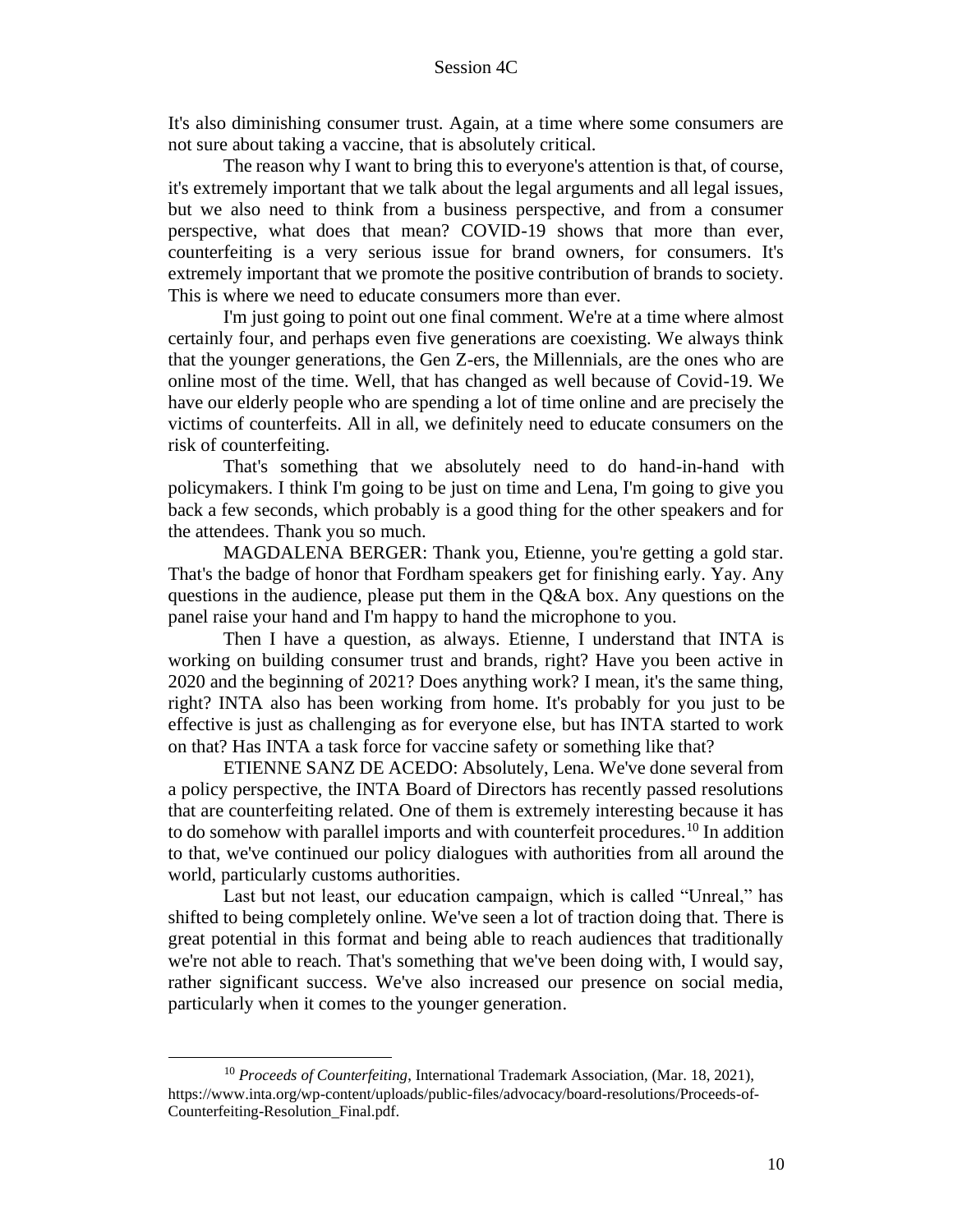MAGDALENA BERGER: Talk for a second about your Unreal campaign. That's usually where you send INTA members to classrooms of teenagers, and to help them understand the problem of counterfeit goods.

ETIENNE SANZ DE ACEDO: Correct. I have to say, well, some of you might be INTA members, and some of you might have even been presenting on behalf of INTA for the Unreal campaign. It's a lot of fun for the students. I think it's a lot of fun for the presenters as well. I do remember myself attending a few of those sessions. You get great questions from the kids and we learn a lot from that, but it's something that is very successful and we're just expanding that, and we're going all around the world. I mean, the greatest advantage we have is that we have for our members a presence in 185 countries, so we definitely take advantage of that.

MAGDALENA BERGER: I can see how, and during times of Zoom school, teachers are very grateful to have someone else do something online for the students.

ETIENNE SANZ DE ACEDO: Indeed, we all know that.

MAGDALENA BERGER: Any other questions from the panel, and if not, I'm asking Joel — Oh, there's Gordon raising his hand. Gordon, go for it. You have to unmute yourself first, of course, the most spoken sentence of our times.

GORDON HUMPHREYS: Etienne, I just wondered, you were saying about, you started with all these disasters that have happened in the Black Lives Movement and Covid. I wonder, is this something that INTA's very aware of the problem that we faced certainly in Europe, of applications for trademarks that try to take advantage of these unfortunate situations, and whether that's something — I mean, you were saying with the kids, I suppose that's something that is targeted a bit at younger people sometimes for a sort of shock value? Is that something that's on your radar?

ETIENNE SANZ DE ACEDO: It is, Gordon, a great, great question, and as you know, we're a committee-driven organization, so we have several committees addressing these issues from different perspectives. Sometimes we have the legislation or regulation committee looking into that. When it comes to courts, the amicus brief committee might be looking into these kinds of things, and particularly TOPC, which is the Trademark Office Practice Committee, is on a permanent basis talking to IP offices about these issues.

No matter whether you consider that bad-faith filing, or the filing that goes against public policy, morale, etc., that's something that we're definitely looking into.

MAGDALENA BERGER: Thank you. I think Irene had a question? Did I see that right? Irene?

IRENE CALBOLI: Yes.

MAGDALENA BERGER: There you go.

IRENE CALBOLI: I am having a bit of internet issues as well. Thank you very much, Etienne, for the great presentation, and I want to ride on Gordon's questions about opportunistic filing. I counted and I did a bit of studies on the Covid application, Covid coronavirus in medical terms in the US, and we had around 700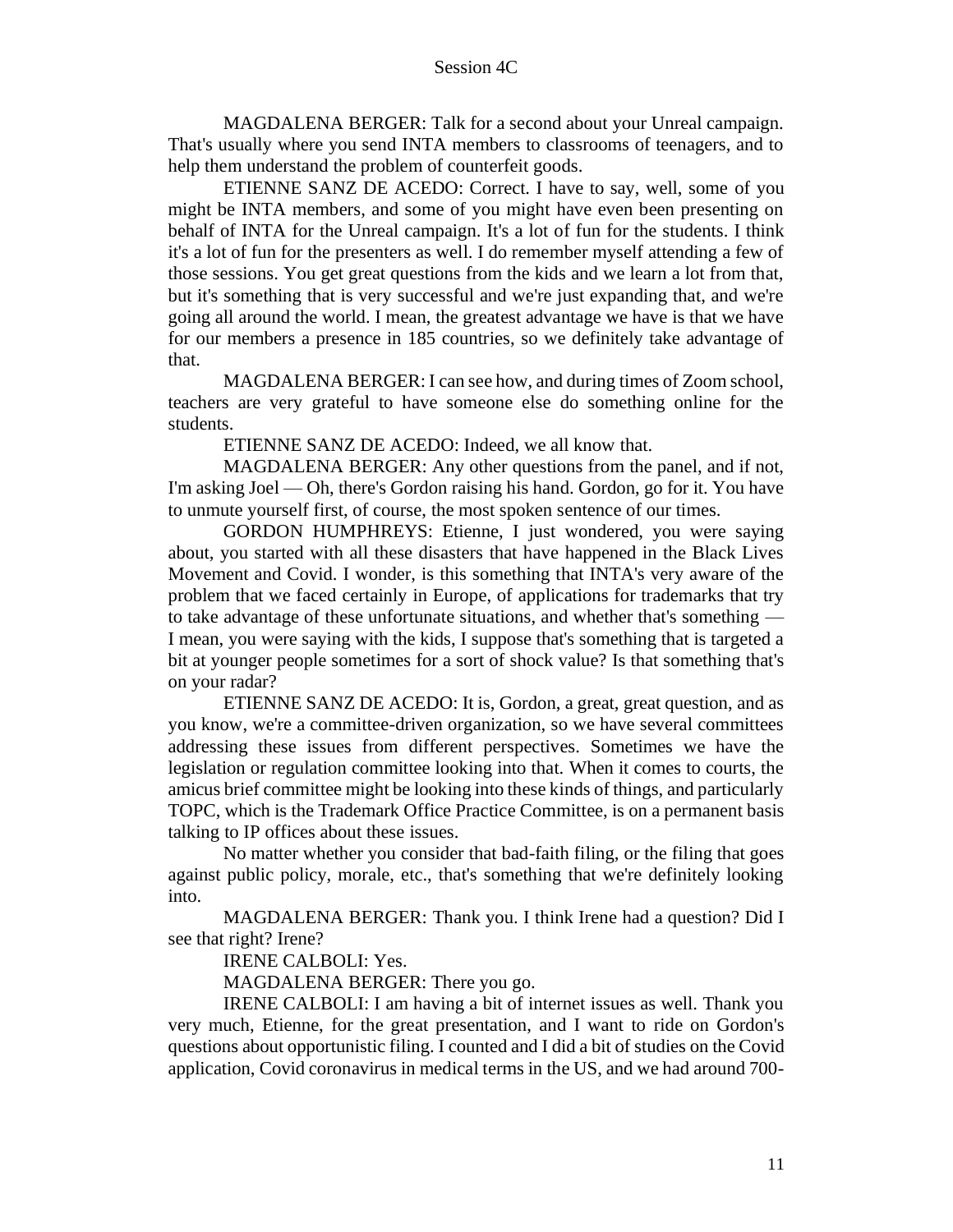plus applications of which I would say, probably 90% will die for failure to function, but there is at this stage, there is a lot of abuses of that.

Clearly, I don't say INTA can create a campaign against opportunistic applications and the doctrines we have are good. May I ask you if INTA could perhaps do, or through members, just because of cluttering in the registry, make that as an issue because I know some of your committee actually work on that. I've been working on some of these committees directly, and so your members are very responsible. A lot of these filings are driven by individuals without any attorneys or self-represented.

Through my survey, over 75% of these applications are for small businesses and individuals. Again, I think it's where trademark education — you can't just trademark that line for a T-shirt without having to go through services-related. It's really important what you're doing, and how we can tie what Daren Tang was saying today about  $SMEs$ ,<sup>11</sup> and more education, and more education for—

MAGDALENA BERGER: Irene, I'm sorry. We're actually running out of time, so I'm just going to let Etienne answer your question.

IRENE CALBOLI: [crosstalk]

MAGDALENA BERGER: Then there's a general discussion at the end. Etienne, if you want to answer?

ETIENNE SANZ DE ACEDO: Yes, quickly to react to what Irene was asking. That's something that we're definitely looking [inaudible] I think, the different ways to approach that. We need to collect data from our own members to understand what is the situation in the different countries. From there, we can start approaching IP offices on the one side, and the other side, building resolutions or policy papers, and that's exactly what we're doing, so please stay tuned on that.

IRENE CALBOLI: Thank you.

MAGDALENA BERGER: Thank you. Joel, it's yours.

JOEL SMITH: Hi, Lena. Thank you very much and thank you for Fordham for inviting me to speak. I'm going to try and share my screen, so let's see if that works.

Well, I wanted to look in this session at the extended protection available for geographical indications across Europe, and make a prediction that this is going to result in more disputes in this area in the future.

Just a brief reminder then, obviously the background for GIs and TRIPS.<sup>12</sup> You've got Article 22.1 which sets out what a geographical indication essentially is, I'm not going to go into that, and the extent to protection offered under Article 22.2, whether it's under sui generis rights, or unfair competition. There are multiple systems of protection available under the GI system.

You've got protected designations of origin, PDOs, protected geographical indications, PGIs, geographical indications, plus we've got traditional specialty guaranteed. All of which give you some sort of protection against misuse, or imitation of the registered name, and a guarantee of the origin essentially to the consumer. There are over 3,000 GIs registered in the EU, and they're now available

<sup>&</sup>lt;sup>11</sup> Small and medium-sized enterprises.

<sup>&</sup>lt;sup>12</sup> The Agreement on Trade-Related Aspects of Intellectual Property Rights.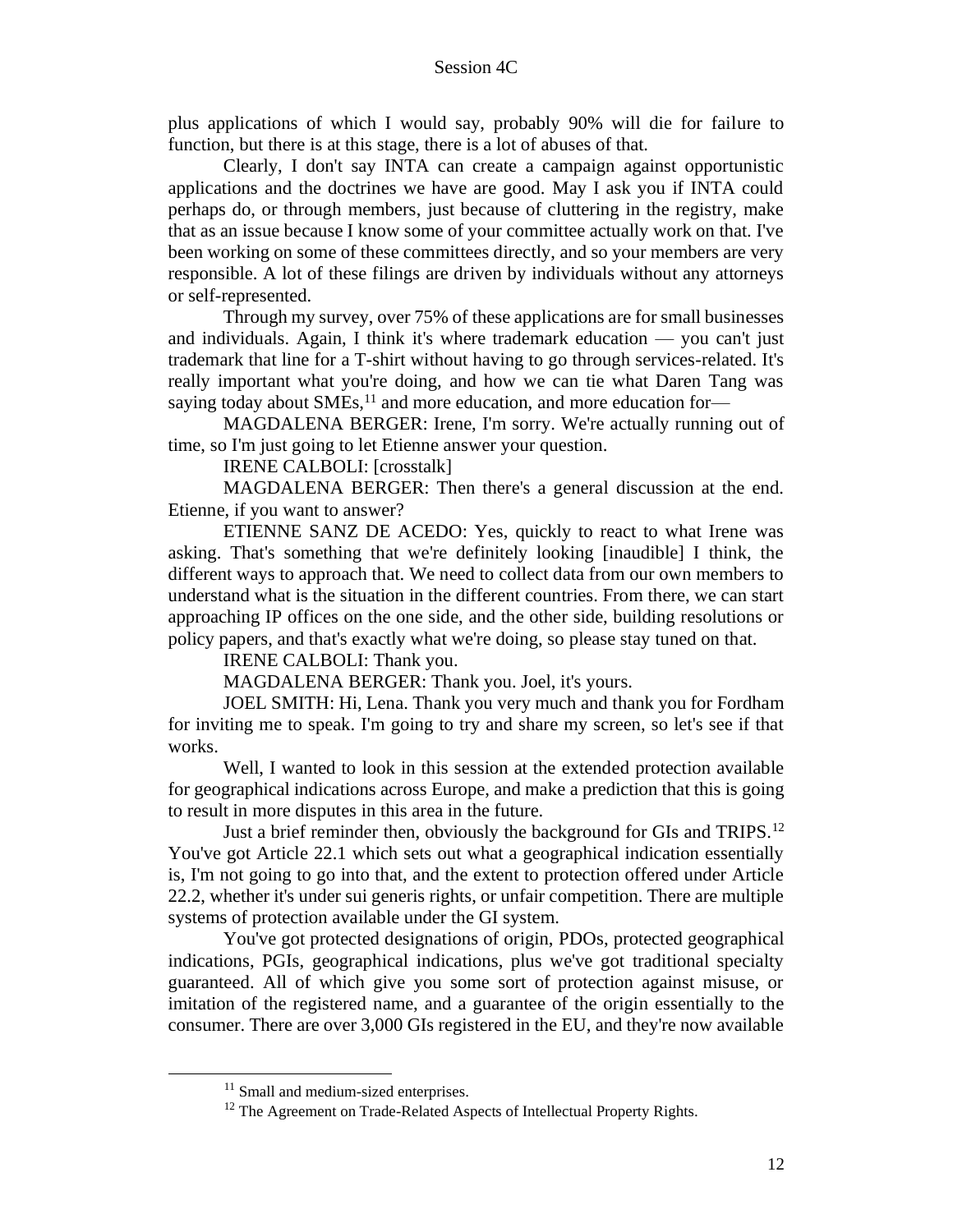and accessible on a new EU database, GIview, which was launched in November at the end of last year.

Non-European product names can also be protected if the country has a bilateral regional agreement with the EU, such as South Africa, or we've got the recent EU agreement with China, which was now enforced from the 1st of March, offering some form of reciprocal protection in both the EU and in China for a number of new GIs.

I really wanted to turn to the EU sections, and in particular, this case of *Morbier* and *Livradois*, <sup>13</sup> which was before the Court of Justice at the end of December 2020, with a preliminary reference from the Cour de Cassation in France. It looked very much like these provisions, which hopefully are on screen, in terms of Article 13 of this regulation,  $14$  on the protection offered by GIs against direct and indirect commercial use, misuse, and in particular 13(1)(d), any other practice liable to mislead the consumer as to the true origin of the product.

The reference came about because of a dispute between the claimant holder of the PDO for a French cheese, Morbier, and the defendant producer of a similar cheese. Here we've got the various cheeses. The PDO had been registered pursuant to the regulation. The claimant essentially had a PDO which covered this cow's milk cheese, which is in the similar flat cylinder with a black line through it.

The defendant had previously been marketing a Morbier cheese, but had gone through a name change, and then started marketing an equivalent cheese under an alternative name, Livradois, but again with a black line through the center of the cheese. The claimant had taken proceedings in the French courts, claiming that this marketing was essentially causing confusion in the PDO in a way that it was likely to mislead the consumer.

The applications have been dismissed by the French court at first instance, and even by the cour d'appel, basically on re-competition grounds, and essentially that a producer should be allowed to use similar techniques or ingredients to create an equivalent appearance. The Cour de Cassation decided to stay the proceedings and referred the questions to the Court of Justice. The Court of Justice, [inaudible] that is Article 13, was not limited to prohibiting use of the registered name but had a wider scope.

In particular, focus as I mentioned on Article 13(1)(d), finding that this — It covered a number of different situations where the consumer could be misled. It went further to find a close linkage between the PDO and the product itself, with the reproduction of the shape, or the appearance able to mislead the consumer, as to the true origin of the product. This might be particularly where the appearance of the product is a baseline characteristic as they put it, and it was particularly distinctive of the product, so reproducing this characteristic would lead the consumer to believe that the product was actually covered by the registered name.

<sup>&</sup>lt;sup>13</sup> Case C-490/19, Morbier v Société Fromagère du Livradois SAS,

ECLI:EU:C:2020:1043

<sup>(</sup>Dec. 17, 2020).

<sup>&</sup>lt;sup>14</sup> Council Regulation (EC) No 510/2006 of 20 March 2006 on the protection of geographical indications and designations of origin for agricultural products and foodstuffs, art. 13, 2006 O.J. (L 93).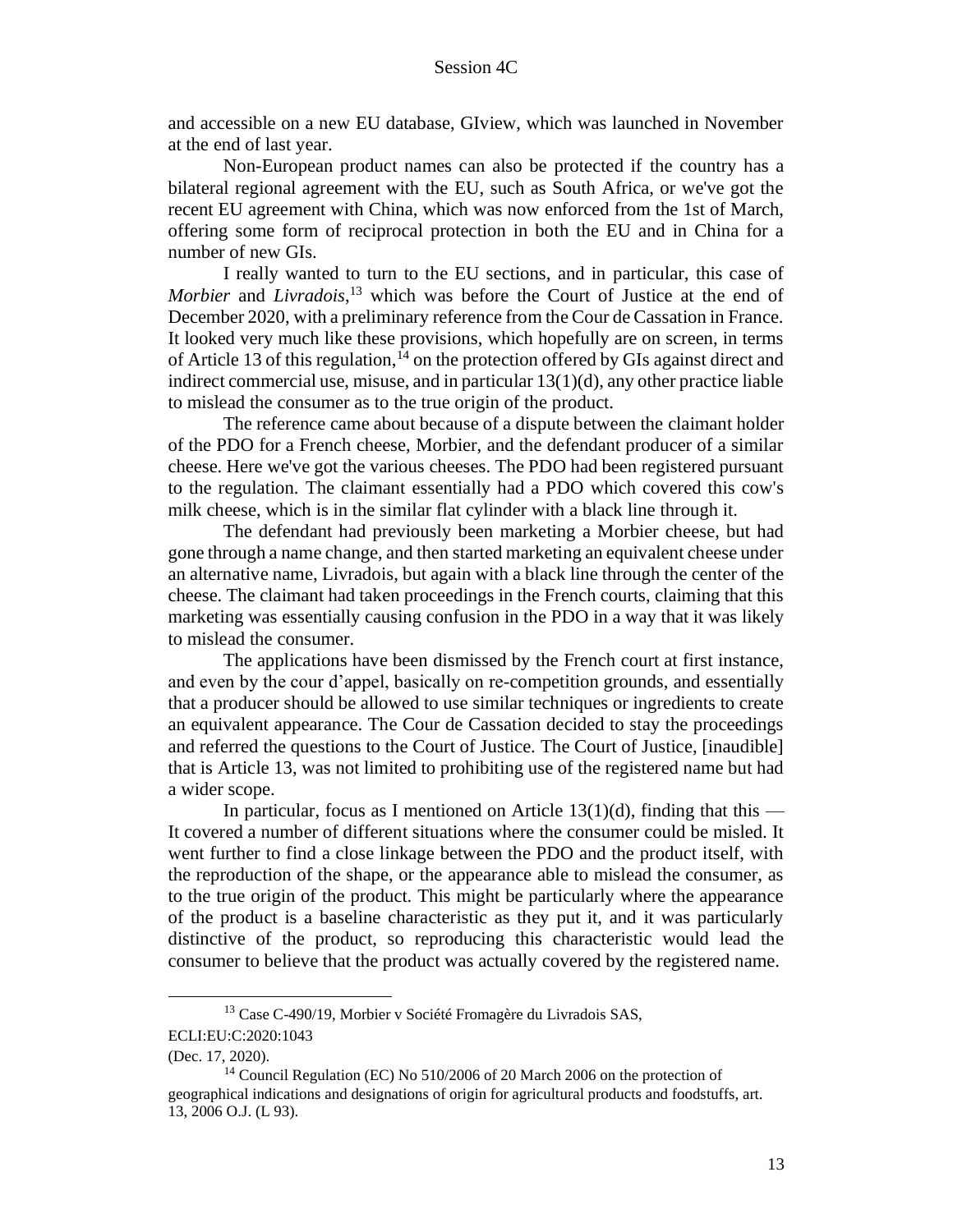I think this is a significant development of EU law after a number of cases really focusing on GIs in the EU and moving away from pure use of the registered PDO name, but starting to look at shape, appearance, and key features.

I wanted to take that a little bit further, really, to look at PDOs and PGIs, because it's a rapidly developing area, not just because of case law or bilateral treaties, but now we've got the new regimes as a result of Brexit. Essentially, we've got the EU scheme continuing and those GIs which were protected in the UK under the EU scheme are now protected under a new UK system, so they've been recognized and protected.

They were protected before the 1st of January as part of the withdrawal agreement, but those GIs, which are registered under the EU scheme after the 1st of January will not apply in Great Britain, but they will apply in Northern Ireland. Instead from that date, applications for protection made from Great Britain under the EU scheme will be treated just as third-party applications on the EU scheme.

The UK, as I said, it's got its own GI scheme now which is open to producers, not just from the UK, but from other countries as well. As I said, the position in Northern Ireland is under the Northern Ireland Protocol,<sup>15</sup> and essentially as with a number of different issues, it treats Northern Ireland as a member state for various purposes, including protection of GIs, which is interesting.

As I mentioned, there are guidance regulations which the UK government has issued, the logos. I just wanted to touch on a couple of other things happening in the EU as a result of the European Commission communication at the end of 2020 looking at the EU IP action plan. Again, they mentioned they wanted to improve the strength of the GI system and streamline it, and in particular, look at the establishment of nonagricultural product GIs, which is an interesting area of development.

The commission has also been looking at GIs in the context of the European Green Deal and looking ahead at post-COVID and things they can do to promote the environment in the green economy. One of the things is GIs there, and they're looking at trying to streamline the management of GIs, particularly having digital registers and also looking at enforcement online. I think all of the—[crosstalk]

MAGDALENA BERGER: You have about 30 seconds left, sorry about that.

JOEL SMITH: All of these measures together really demonstrate that there is increasing protection for GIs across Europe. I think there's also — from the case law is looking — I think they're all going to be, as I said, more disputes building off the sui generis rights, but also possibly on the passing off unfair competition and various other IP forms of protection as well. I think we can see more successful challenges in the courts going forward.

I think I will leave it there and we can pick up any other things with the questions. Thank you.

MAGDALENA BERGER: Thank you, Joel. Any questions on the panel about Joel's talk? I see no hands. Is it upon me yet again? Gordon, thank you.

<sup>15</sup> Protocol on Ireland/Northern Ireland [2020] O.J. (L 29/7).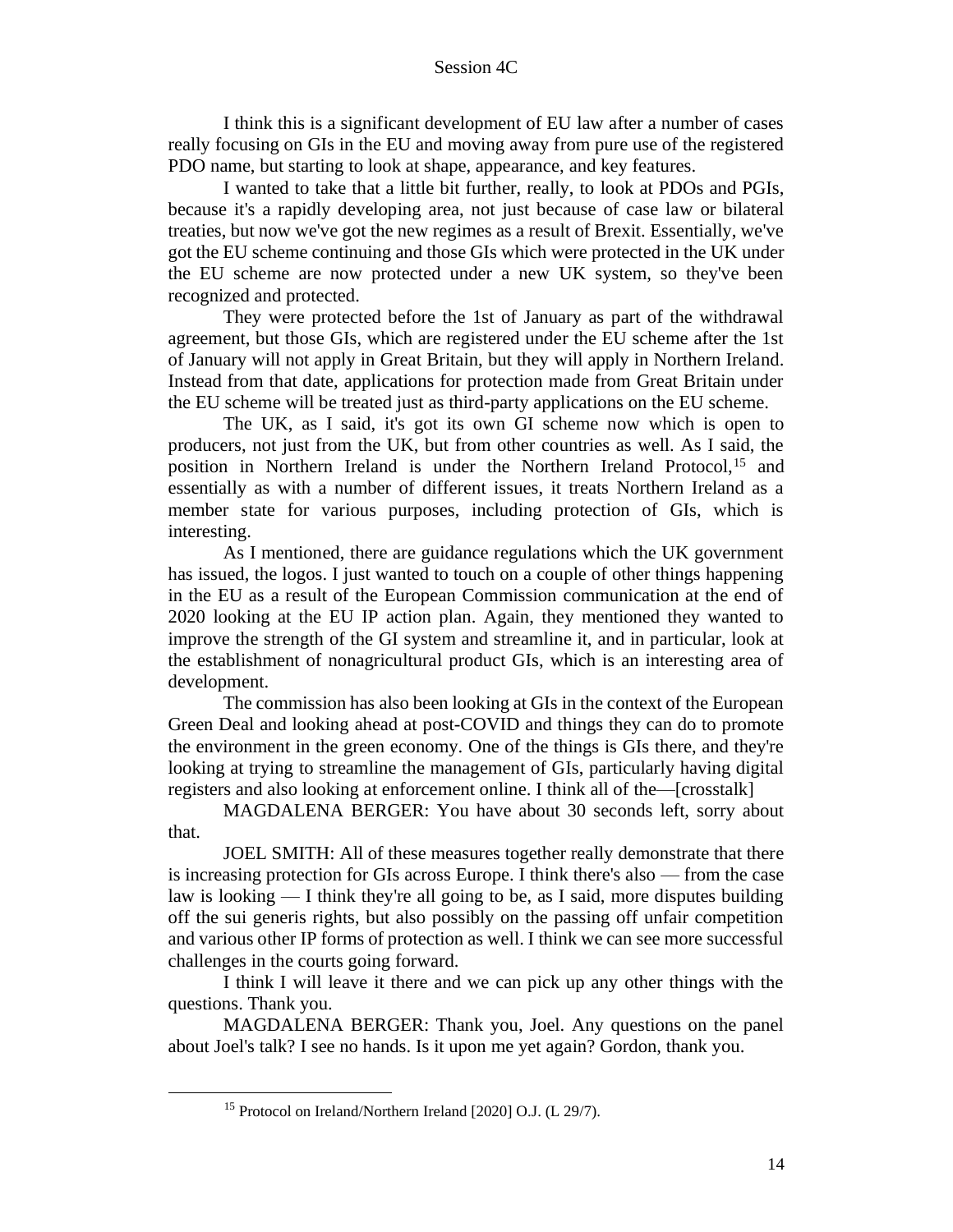GORDON HUMPHREYS: No, thank you, for the interesting talk. You say more disputes on the horizon. What do you think about the interaction between GIs and services? There's a preliminary reference concerning champagne. This is another area. Do you think that the territory that GIs cover is increasingly broadening and likely to continue to broaden? We've seen it extended to tapes. What do you think about services and these other areas? It includes the general tendency and what do you think?

JOEL SMITH: Well, I think it's an interesting area the fact that they're broadening it as I mentioned, not just, for instance, non-agricultural product, so you've got things like examples might be Waterford Crystal or Limoges porcelain, and things like that, or it might be lace or clothing.

As you go further and further away from, I suppose, food and drink, it's becoming an increasingly powerful right I think because in many ways, obviously, it can trump trademarks, there is obviously an interface with trademarks as well.

Particularly, because of the way GIs arise in that once they're recognized or registered and there isn't really the same system of examination or opposition as there would be for trademarks, they become quite a powerful right and they can also be recognized in other countries, they could be used to block other trademark applications. They don't become generic in the same way that trademarks could become.

I think it is an interesting area. I think that's one of the ways that they're going to butt up and jar against other rights and I suspect particularly trademarks.

IRENE CALBOLI: Following on that, to what extent this idea of evocation is getting a bit out of control because I'm a major supporter of geographic indication, but since there are not really limits in the current legislation against geographical indication there is not really an idea of fair use or descriptive uses in the same way.

This is really a right, that it's a bit out of control, particularly if it goes so much beyond when there is really no confusion. This idea of evocation that goes all the way to bubbly [unintelligible]. Bubbly champagne is one of the intrinsic features is the bubbly, but that silently what you do is [unintelligible].

The other question is when they're used as ingredients because now they're more and more used as ingredients and celebrated as ingredients, so there is a first saying the exhaustion of the GIs or other people can use it in recipes or cooking shows, but then now, what if that can actually tarnish the reputation, and so we go into the [unintelligible] so the slippery slope. I would love to hear your thoughts on that.

JOEL SMITH: I agree with you. I think that is a broadening area which is at risk. I think whether you're looking at, well, infringement-type questions, and evocation and how broadly you construe the GI. As I say, if you go down the case I mentioned where you're looking at shape, but then do you start getting at ingredients, and then how far does this protection extend?

I think particularly, as these — The other and I've come up across needs in practice where you've got a GI which might actually have been registered subsequent to maybe a trademark of local significance or something, and then you've got this very awkward relationship between the two where the trademark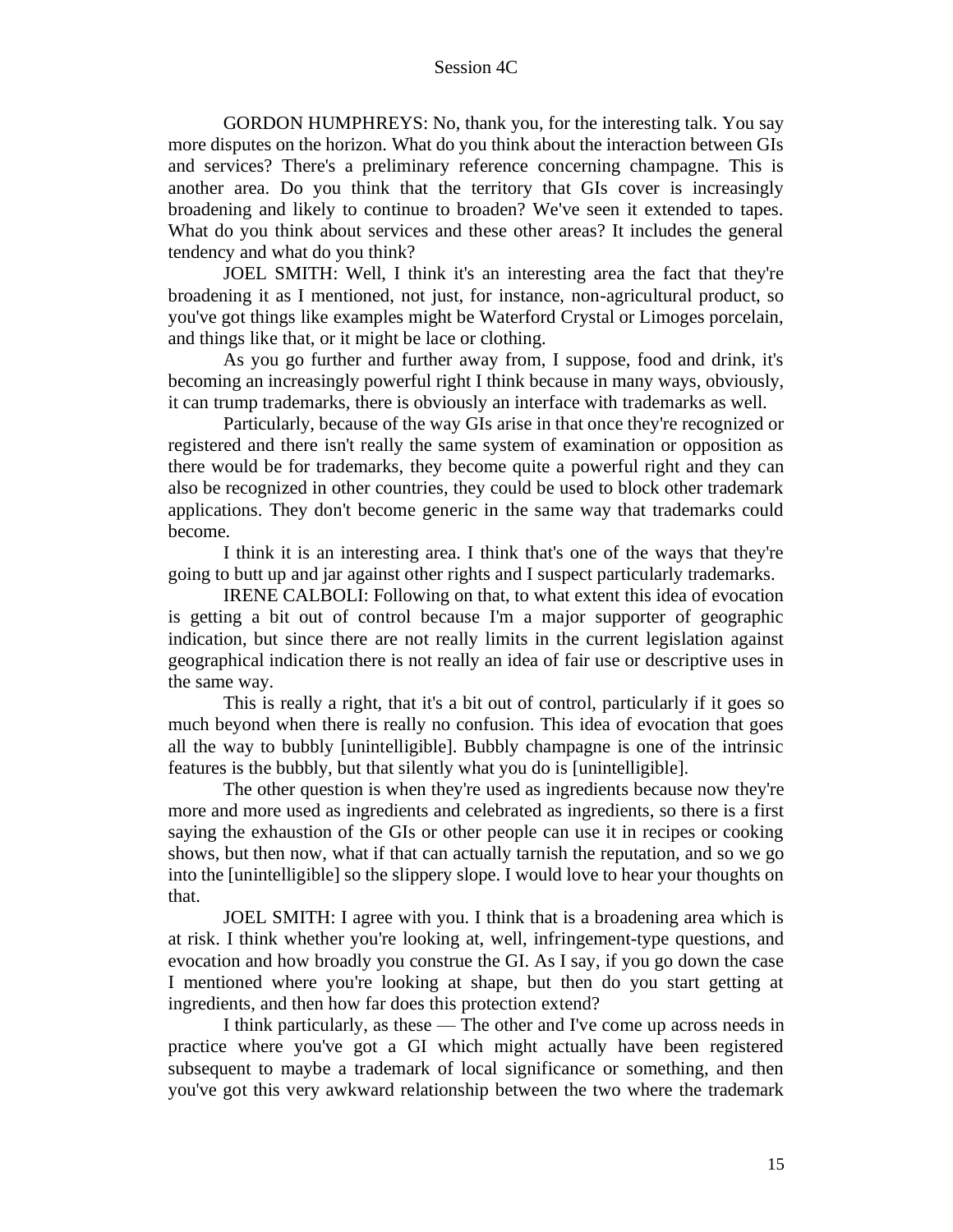holder didn't really have the ability to object to the GI or didn't do so, and then they're being threatened for essentially manufacturing a branded product which they've sold prior to the GI being recognized.

I think that there are a number of areas where these are going to bump up against each other and particularly in Europe where the rights of GIs are very strong, and we're here at the moment in the U.S. position. I think it is going to result in more disputes and litigation.

IRENE CALBOLI: If I can follow up very quickly.

MAGDALENA BERGER: Thank you.

IRENE CALBOLI: I know, but just give me one second. This is an area that across the world is growing tremendously beyond Europe, Asia, it's very much for GIs, for example, now, so this is really going to be a very interesting area to follow.

ANDERSON DUFF: I would just like to very quickly say that—

MAGDALENA BERGER: Thank you, Anderson.

ANDERSON DUFF: —I support the proliferation of GIs in so far as it allows things like Prosecco to enter the public consciousness in the market, and specifically for me, Japanese whiskey has really been on my radar because of geographical indicators. I look forward to Daan's presentation, which I think will talk more about the exact issue that you just raised, Irene.

MAGDALENA BERGER: Yes. I'm going to hand it over to Daan. We're almost out of time. Daan, good luck with your slide if you have any.

DAAN ERIKSON: Actually, I only have five minutes here, but my presentation touches on both surveys and GIs. I'm really tying everything together here. By the way, I'm Daan Erikson, senior associate with Husch Blackwell, based in our Chicago office, used to work at the Fordham IP Institute. We don't have a lot of time. Let's go. I'm talking about the Trademark Trial and Appeal Board case about the application for a certification mark for GRUYERE. Now that case is on appeal to this court. Let's take a look at this case, U.S. Dairy Export Council versus basically a Swiss organization and a French Association.<sup>16</sup> I will spare you my pronunciation of these names, but you can read them here and somebody that speaks French better than I can share that.

Basically, these two organizations applied to register GRUYERE just as a wordmark with the U.S. Patent Trademark Office as a certification mark for cheese. That meant no stylization or design with it. The Swiss organization already had a certification mark for the stylized and design mark you see on the screen there, but the French Association didn't have anything whatsoever. The word mark application was opposed by the U.S. Dairy Export Council and a bunch of other organizations, importers of cheese saying that GRUYERE is generic for a style of cheese in the United States.

The Trademark Trial and Appeal Board agreed. Why did they agree? There was certain evidence that they found persuasive and I know we don't normally talk at Fordham about individual Trademark Trial and Appeal Board cases but this one struck me as an interesting case study, because of the evidence that they found persuasive, and the evidence that was not included.

<sup>16</sup> U.S. Dairy Export Council v. Interprofession du Gruyère, No. 91232442 (T.T.A.B. Aug. 5, 2020).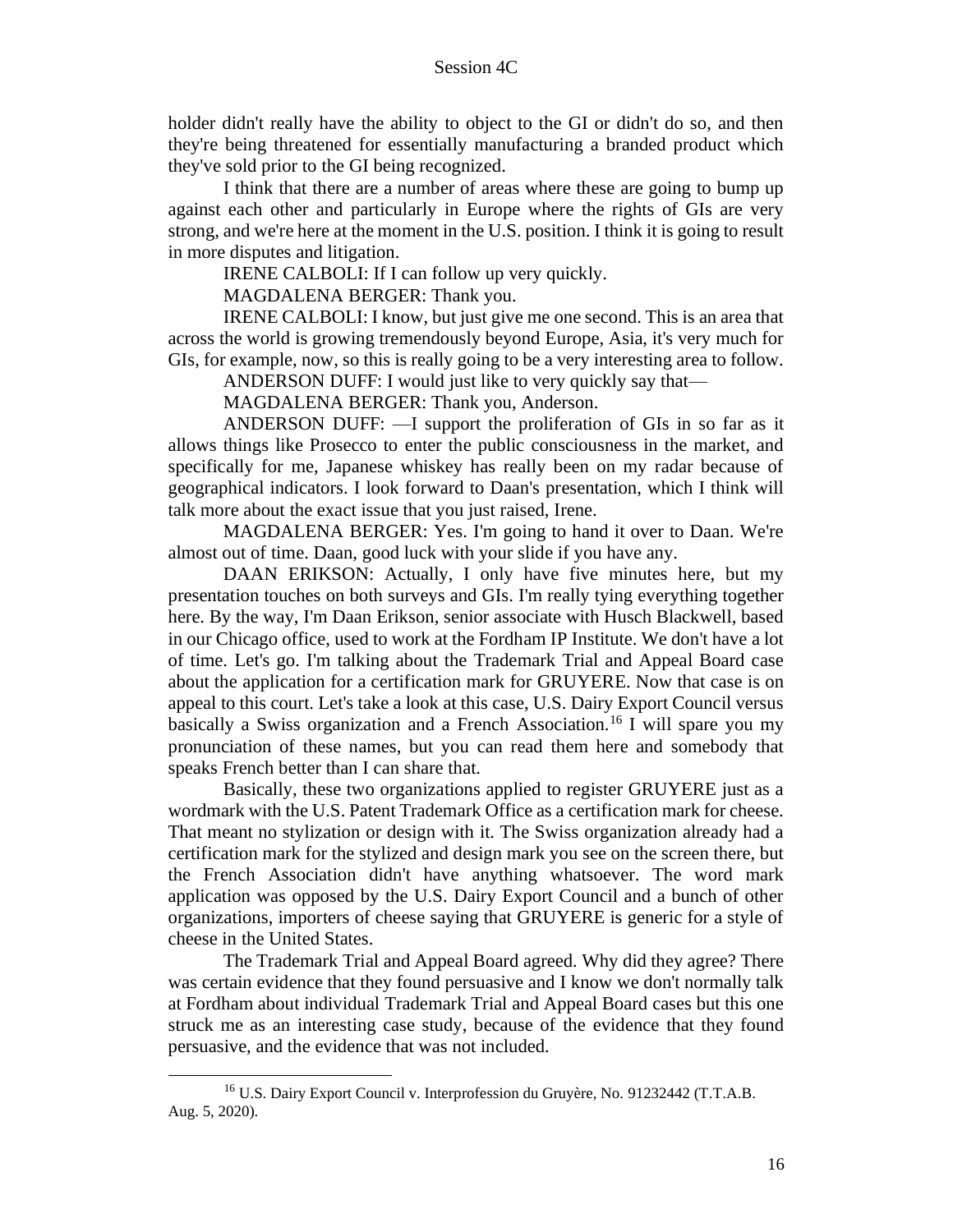The evidence that was persuasive was usual dictionary definitions, other resources, reference materials like the *Oxford Companion to Cheese*, the *Cheese Lovers Companion*, records from the World Championship Cheese Contest, and extensive use by a domestic U.S. company that produced millions of pounds of cheese under the generic label GRUYERE. Some website evidence, limited success on the part of the Swiss and French associations in policing their claimed rights. The one thing that I found different is a deference to the U.S. Food and Drug Administration standards of identity.

I found this interesting because I do trademarks and copyrights but I work with a lot of food and beverage clients at a firm where we also provide regulatory guidance. A colleague of mine, who does FDA and USDA advising, and I looked at this issue, wrote a blog post on this case, and she was able to share her expertise with me about how the standards of identities work. I thought this was fascinating because you've got the one administrative agency looking at another and saying, "Okay, you're the ones that know about food, tell us what you think about this," essentially, and looking at their reference materials.

That was something that the Trademark Trial and Appeal Board heavily considered in their decision holding that GRUYERE is generic for cheese. What the parties didn't include is, nobody did a survey. That fascinated me because you always hear okay, you got to do a survey, you got to do a survey, and even McCarthy says it's de rigueur to include a survey as part of a genericness analysis. I guess we can discuss why do you think they didn't include a survey? Or why might you not include a survey about it being generic. Maybe they just felt their other evidence was strong enough. I have no connection to any of these parties, but my FDA regulatory colleague used to work for one of the dairy companies, in full disclosure.

After the TTAB decision, the USPTO issued a new Examination Guide,<sup>17</sup> which if you're unfamiliar with those, that's basically for the examining attorneys as they're looking at trademark applications to see, okay, if something comes up along these lines, what do we do with it? They've done similar ones for the *Booking.com* case or anything that comes out after the latest version of the Trademark Manual of Examining Procedure has been issued.

This particular Examination Guide is marks including geographic wording that does not indicate geographic origin of cheeses and processed meats. That's pretty specific but they're talking there about the FDA and USDA standards of identity, which is just the name of the food, basically. That's in regulations, you can take a look at. The USPTO also said the trademark examining attorney should look at this Codex database of other types of food names but because that's not a U.S. based one, they don't look at that as highly or as strong evidence.

This quote here is the other part that I found fascinating, and call me a nerd, that's fine, but inclusion on the FDA or USDA list is "strong evidence" that the term is generic for the particular cheese or processed meat. If you don't work with any food clients, or cheese or processed meat is not of great interest to you, I can

<sup>&</sup>lt;sup>17</sup> U.S. Patent and Trademark Office, Examination Guide 3-20: Generic.com Terms after USPTO v. Booking.com (2020), https://www.uspto.gov/sites/default/files/documents/TM-ExamGuide-3-20.pdf.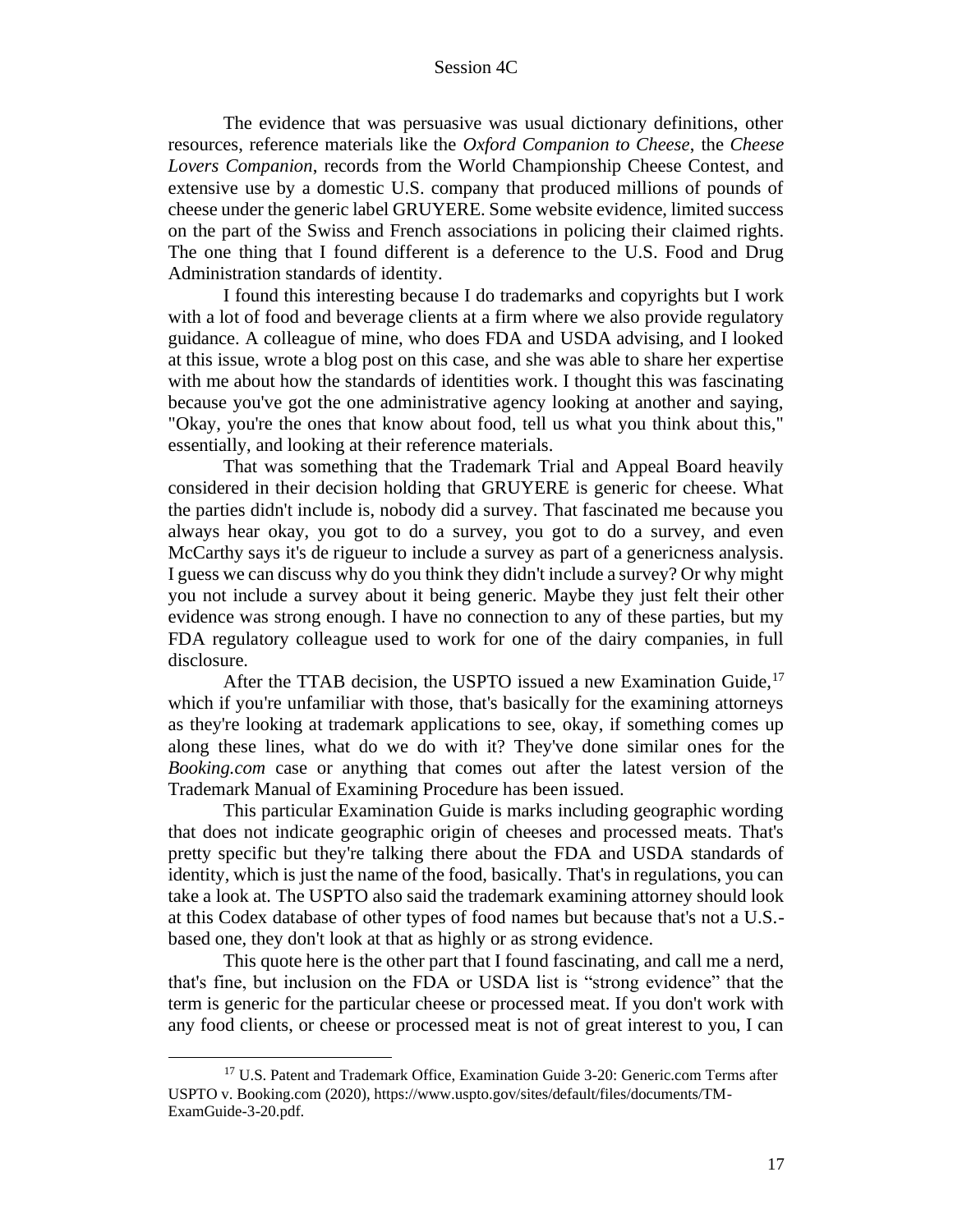see that maybe you think this discussion is a snooze fest, but hopefully not. Hopefully, you can see that if this is one administrative agency looking at another administrative agency for guidance, I think this could have potentially broader implications.

As I mentioned, the case is on appeal to the Eastern District of Virginia. Right now, there's a summary judgment motion pending that the defendants filed. The Hearing for that is scheduled for May 7.

MAGDALENA BERGER: You have one minute left.

DAAN ERIKSON: I got it, we're on top of it here. That motion is pending and one of the cases that they cited in that motion was this Federal Circuit case involving CHABLIS as a kind of wine. This kind of thing has happened outside of just the food realm. It's not just meat and cheese. But I could see this type of thinking having broader implications. That's my presentation.

MAGDALENA BERGER: Thank you, Daan. Gold star.

ANDERSON DUFF: Hello? I can't hear.

MAGDALENA BERGER: Now I have everyone back. Anderson, this is the space hat thing where when you take the slide away, we all put on space hats, and then we travel through time. Anderson, do you have a question?

ANDERSON DUFF: Well, first, Daan, I'm going to take your invitation and call you a nerd, but I'm also a nerd. In fact, I'm very worked up about this. I mean, giving deference to the FDA on this issue is absolutely ridiculous to me. To illustrate that, I mean, just in the time that you were presenting, I looked at the other sections of the CFR. For example, the section on Parmigiano and Reggiano. I don't know if I'm pronouncing that right. I know it's delicious, but that's a geographical indication.

There's no mention of a location in the description that the FDA gives in the CFR, Code of Federal Regulation. I think you're right, this opens the door. I mean, this is crazy. The Code of Federal Regulations was not drafted with geographical indications in mind. If we're going to start giving deference to the  $F - I'm$  also frustrated at the FDA in another case that's unrelated, but this is insane.

DAAN ERIKSON: Yes, I think it's interesting because we also represent a client that owns something they consider a mark, which may or may not be on one of these lists. What do you do about that? I mean, it is an issue, as you mentioned that, they don't essentially have trademarks in mind necessarily when these things are drafted. I think a lot of times, the American view, stereotypically is not, let's protect it, except if it comes to Florida oranges or Vidalia onions or something, right? It's an interesting area to me as well.

ANDERSON DUFF: What happens now? I mean, are stakeholders going to have to pay close attention to what the FDA is doing and lobby them in their — They have public comment sections at periods?

DAAN ERIKSON: Well, I will have to ask my colleague about that because it is my understanding that you can do some type of lobbying with the FDA and USDA to get these things changed but I haven't actively worked on that; haven't had the opportunity to.

MAGDALENA BERGER: Can I just quickly ask: If you make it on — What's that list, the standard of identity, what's that list for? Is this actually for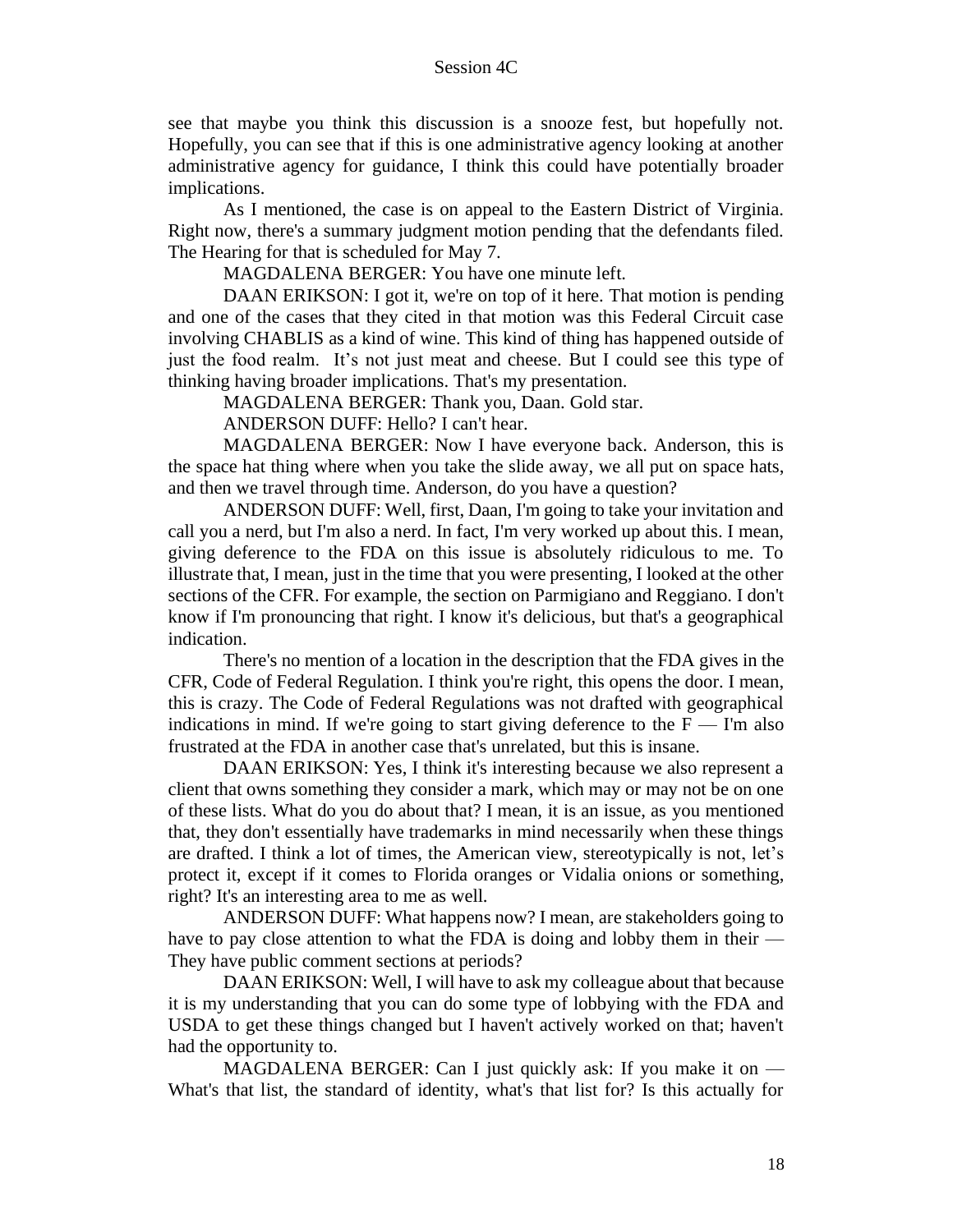cheese producers so they know if they want to make a Gruyère-type cheese, that's what they're supposed to be doing or what is that list?

DAAN ERIKSON: It's for food labeling. For people who are manufacturers of food or beverages, it's to be able to identify the food as, I don't know, apple sauce or processed potato food, or you know what, I don't know.

MAGDALENA BERGER: It should say Gruyère-style really, right? European me says it should be Gruyère-style because it also does not taste like Gruyère, the stuff that you buy here that's labeled here.

DAAN ERIKSON: At one point, the association —

ANDERSON DUFF: As somebody from the EU might —

MAGDALENA BERGER: Yes, Irene is eager, I can see it. Irene, go for it, you know this.

IRENE CALBOLI: No. I think the FDA in some ways is the certification agency for safety standards and to take it so, now but [unintelligible] of GIs in Italy and in the EU, in the U.S. is a certification mark and then I'm sure there are some of the vendors that have their actual trademark. Let's face it, it's in the U.S. now it's all a dairy war, like in Australia it's a dairy war, in New Zealand it's a dairy war.

Wine, the wine treaties have resolved a lot of the problems and in the U.S., we have almost 350 cultural areas with viticultural certification and regions within region and micro-region in the U.S. as well, so it's really very much about common name for cheeses, also because it's very hard to find the generic term for the cheese. The grapes are the generic term for the wines, but you don't really have — it's milk, and so you don't really have a generic term. I'm all in favor of the style type that now the Europeans don't want either.

I think it's fair to have that, but this is really about their interest but you're taking what is in this list, is actually very interesting technically, because this is the food labeling, it's an area that GIs IP folks don't think very much about it but these both can be both also very useful to block products just because they don't have their necessary requirement from certification standpoint even if they can use the name that they can't under this list so at least that.

ANDERSON DUFF: Well, but aren't the labeling requirements or the motivations for the FDA's labeling requirements quite different from a GI's labeling requirement?

IRENE CALBOLI: Yes, completely. Again, it depends. I'm sure Daan can say that better than me but it depends on the specification of GI sets. It's the product control, the product quality, a certain process that might be certified similarly to what the FDA, but the FDA is about food requirements for safety reasons premier.

MAGDALENA BERGER: Gordon, I think you had something, right?

GORDON HUMPHREYS: Yes, I was just going to ask—

MAGDALENA BERGER: Oh-oh, oh-oh, we've frozen Gordon again. We can't hear you, I'm going to give you 20 more seconds,

ANDERSON DUFF: I really wanted to hear that.

MAGDALENA BERGER: Me too.

ANDERSON DUFF: Incidentally, the FDA's definitions [unintelligible] the wine, does mention regions.

GORDON HUMPHREYS: I don't know if you've gotten—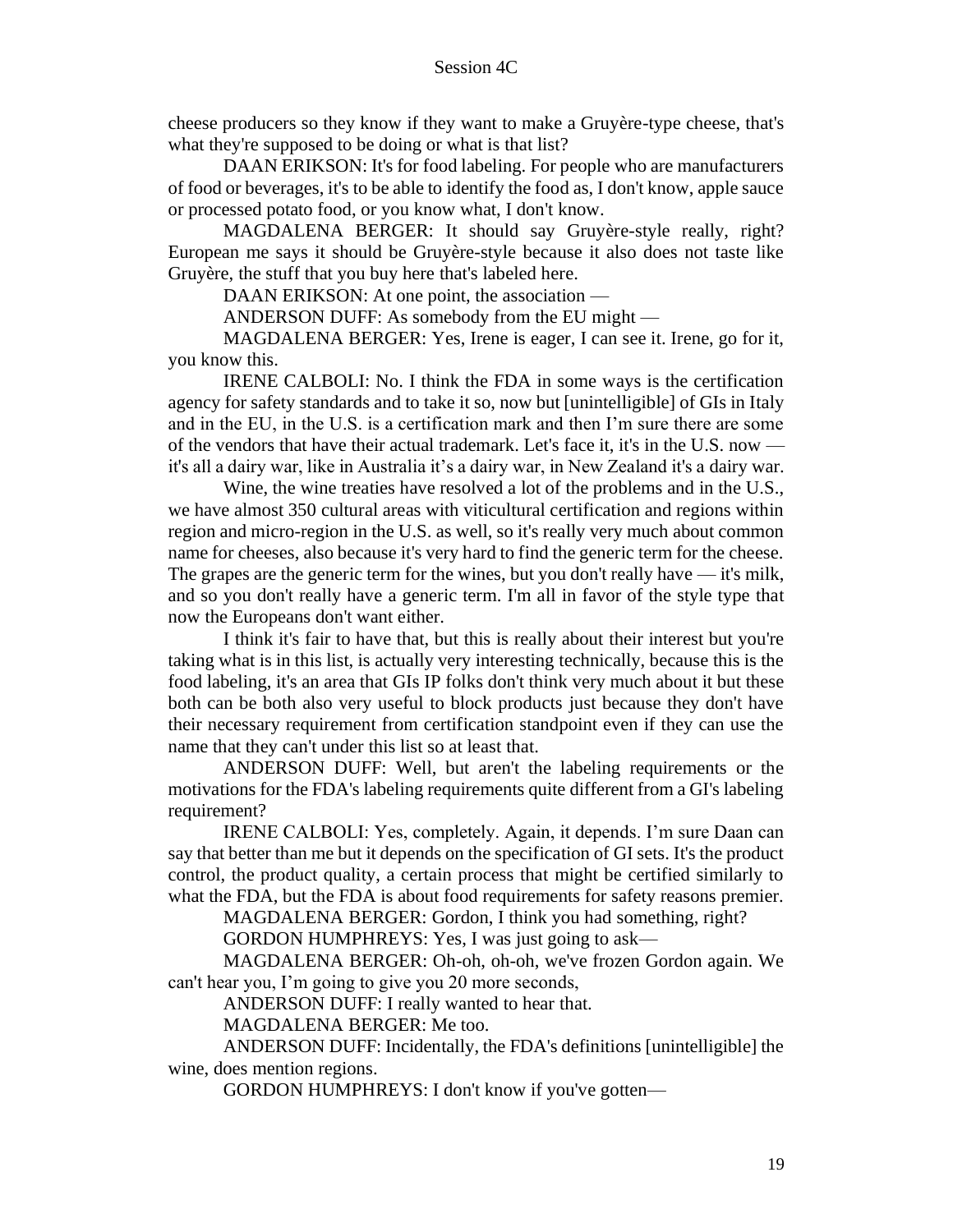MAGDALENA BERGER: There he is, there he is, Anderson.

ANDERSON DUFF: [unintelligible] We missed everything, you just came

GORDON HUMPHREYS: Sorry?

back.

ANDERSON DUFF: You froze, we didn't hear anything.

MAGDALENA BERGER: Okay, try again, Gordon. We did not hear anything.

GORDON HUMPHREYS: Okay, how would you see this — How would you have seen a survey working to establish the generic nature in this case? Would they have had to survey the whole of the U.S.? How would this have worked?

DAAN ERIKSON: Well, maybe Melissa wants to speak to that one. Share your survey expertise.

MAGDALENA BERGER: Yes, please.

MELISSA PITTAOULIS: Typically, if you're doing a genericness survey you would not survey the whole of the U.S., you would be focused on prospective purchasers of that type of cheese. I'm sure that if they were doing a survey, there'd be a lot of discussions about how narrow to make that survey universe, is it any cheese or do they need to narrow it down to a particular type. I have no connection to the case so I don't have any information, but I would not be surprised if they did do a survey and there wasn't one entered because it wasn't favorable, so it just never made it in.

ANDERSON DUFF: [unintelligible] other side have entered it then though? [unintelligible] they did it in pre — yes. Daan, do you think even if there was a survey that supported the idea that it was generic, it would have been enough to overcome their deference to the FDA which again, I think is ludicrous.

DAAN ERIKSON: Yes, I don't know, I'm interested. Melissa, when you do a pilot survey and you don't have to disclose that, it's only once you do the full survey, is that how that works?

MELISSA PITTAOULIS: You could do a full survey and still not disclose it, just then your survey expert is a consulting expert, not a testifying expert.

DAAN ERIKSON: Okay, so yes, I don't know in this case. I think they're saying it's strong evidence which is yes, that's wild to me too, that they're looking at that. It means that trademark lawyers and FDA lawyers are going to have to work closer together on these things so it's good to have people that can then work together on that.

GORDON HUMPHREYS: Just strange strangely enough, the survey that I mentioned, the GIs was also proposed for cheese, that it was actually whether a word component of the cheese denomination was generic or not so, strange coincidence.

ANDERSON DUFF: That's serendipity.

DAAN ERIKSON: Tying it all together, right?

ANDERSON DUFF: That's right.

MAGDALENA BERGER: We're entering our final discussion round. We have three and a half minutes left, if there are any questions from the audience, please put your question in the Q&A box, and if not, the panel will just keep going strong. I have to say, I want to go back to Joel's cheese thing. I'm really all in favor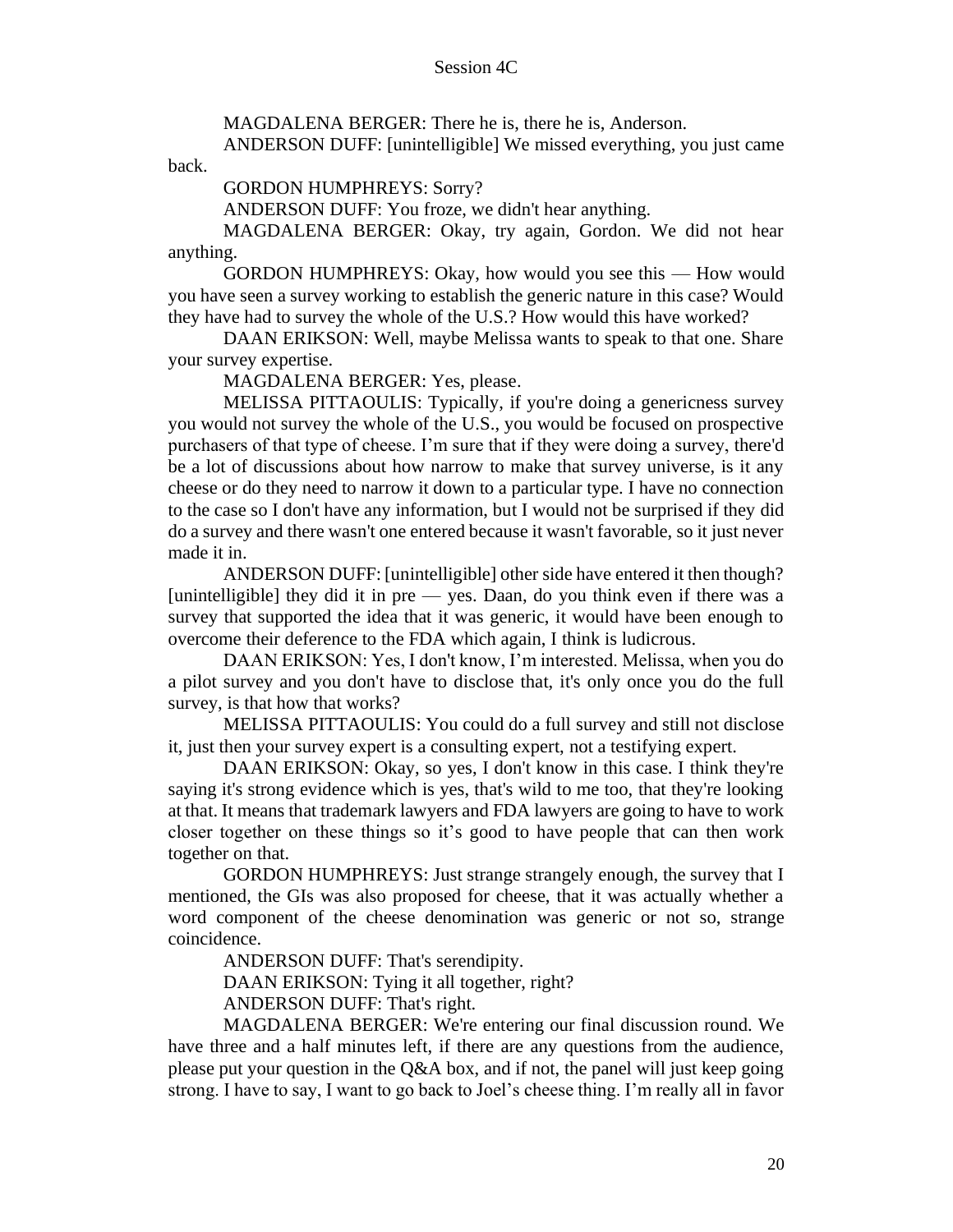of GIs, but in that cheese case, there's plenty of cheeses that are round like that and that have some sort of middle thing in there that's more or less disgusting to some people.

I really love to protect stuff because I really do not like that in the U.S. I often get knock-offs that really do not taste like the ones that I really want to taste from my childhood but this seems to be going just way too far, is there something — What can we do? [crosstalk]

ANDERSON DUFF: I just think it's funny to think that you had a childhood. IRENE CALBOLI: May I say something. A lot is about context because in Europe, we had some  $-$  To the eyes of the external people, some really crazy decisions, the *Rocinante*, <sup>18</sup> the fact that the cheese maker that has the name of the horse of Don Quixote, for Queso Manchego so the average non-Spanish person knowing that Rocinante is the name of the horse of Don Quixote. Don Quixote is La Mancha, you cannot use them, so there's nobody that knows that, so Melissa, you do that, you would have a zero-zero in your survey if you have anybody who is not Spanish.

That was a cheese maker very close to in the region, so there is a lot of unfair competition here that it might not come during the analysis of GIs and so it's those rip-off or free ride on very close by reputation, so even but then that makes a precedent for cases that might be then decided in terms of what can be granted as a GI or not. Very often when you contextualize and use them in the facts of these cases, there is quite, if not bad faith, free riding almost 100% of the time.

JOEL SMITH: Yes, I think it's also interesting is, as I mentioned in that case, is that the question is whether you're actually precluding use of traditional techniques that may be used for others, whether it's cheeses or other foods or whether you say, the fact that this black line was really quite distinctive of this particular GI.

The fact that another producer also produced a cheese looking very like it was something which they were free-riding and trying to ride on the back of the name so that's why the protection extends beyond the actual registered name to the inner product's appearance.

I think maybe on the particular facts that you can look at it but I do think it's interesting in a number of other cases where, for instance, scotch whiskey cases where they're continuously looking at the use of the word Glen or other Scottish imagery and whether that's an evocation of the geographic indication for scotch whiskey and so I think the protection is extending out and it's a question of, do we need to draw a line at some point saying, "Yes, these are not unlimited forms of protection, particularly where you're not really having to show the same level of confusion or deception as you might with trademarks."

GORDON HUMPHREYS: I would definitely agree with that. One of the problems we have with the EUIPO is with very aggressive policies of certain GI owners. For instance, there have been a spate of cases involving the port, the owners of the port GI. Obviously, that gets into another field because it's actually really

<sup>18</sup> Case C-614/17, Fundacion Consejo Regulador de la Denominacion de Origen Protegida Queso Manchego v. Industrial Quesera Cuquerella SL, ECLI:EU:C:2019:344 (May 2, 2019).